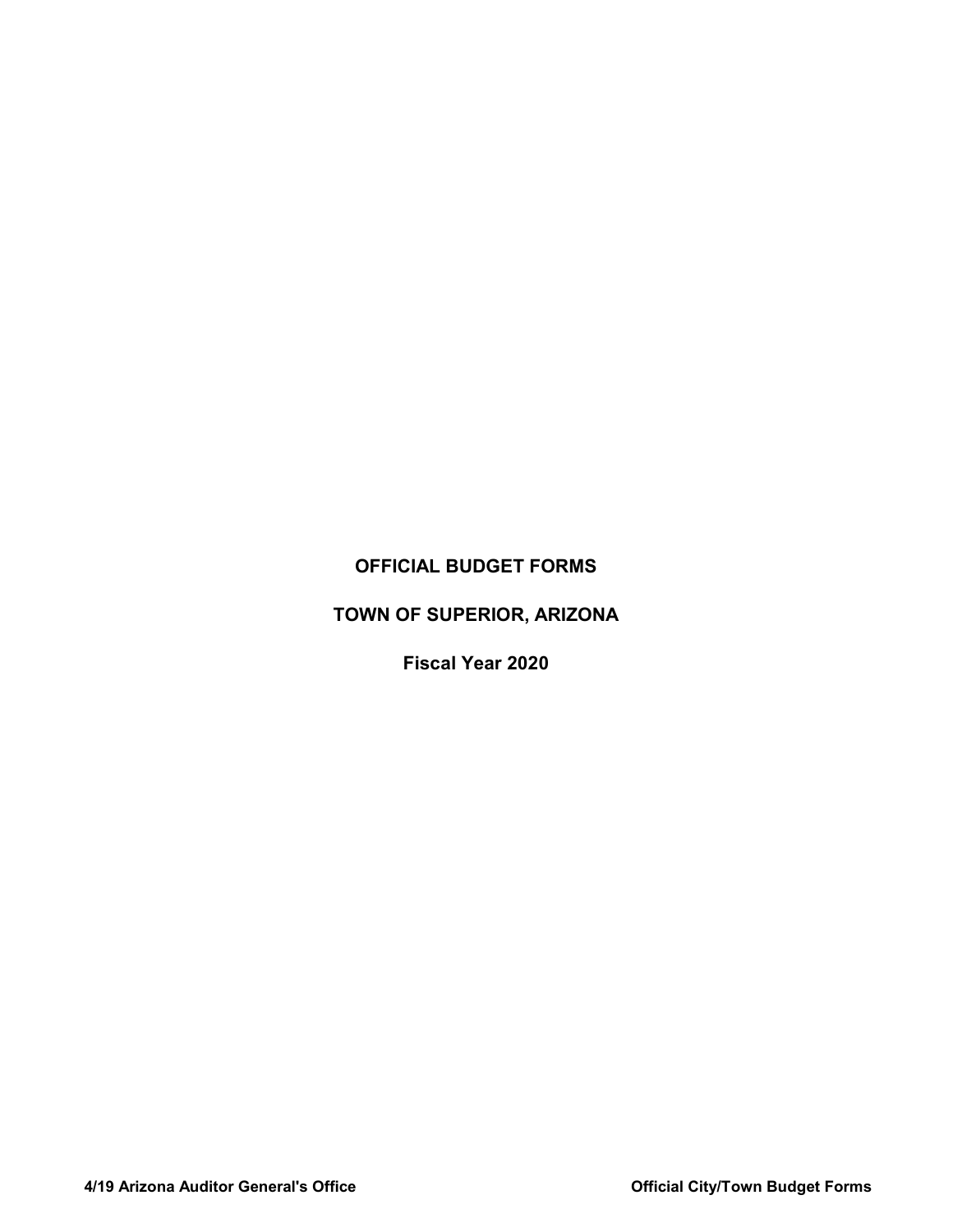### TOWN OF SUPERIOR, ARIZONA

### TABLE OF CONTENTS

### Fiscal Year 2020

Resolution for the Adoption of the Budget

Schedule A—Summary Schedule of Estimated Revenues and Expenditures/Expenses

Schedule B—Tax Levy and Tax Rate Information

Schedule C—Revenues Other Than Property Taxes

Schedule D—Other Financing Sources/(Uses) and Interfund Transfers

Schedule E—Expenditures/Expenses by Fund

Schedule F—Expenditures/Expenses by Department (as applicable)

Schedule G—Full-Time Employees and Personnel Compensation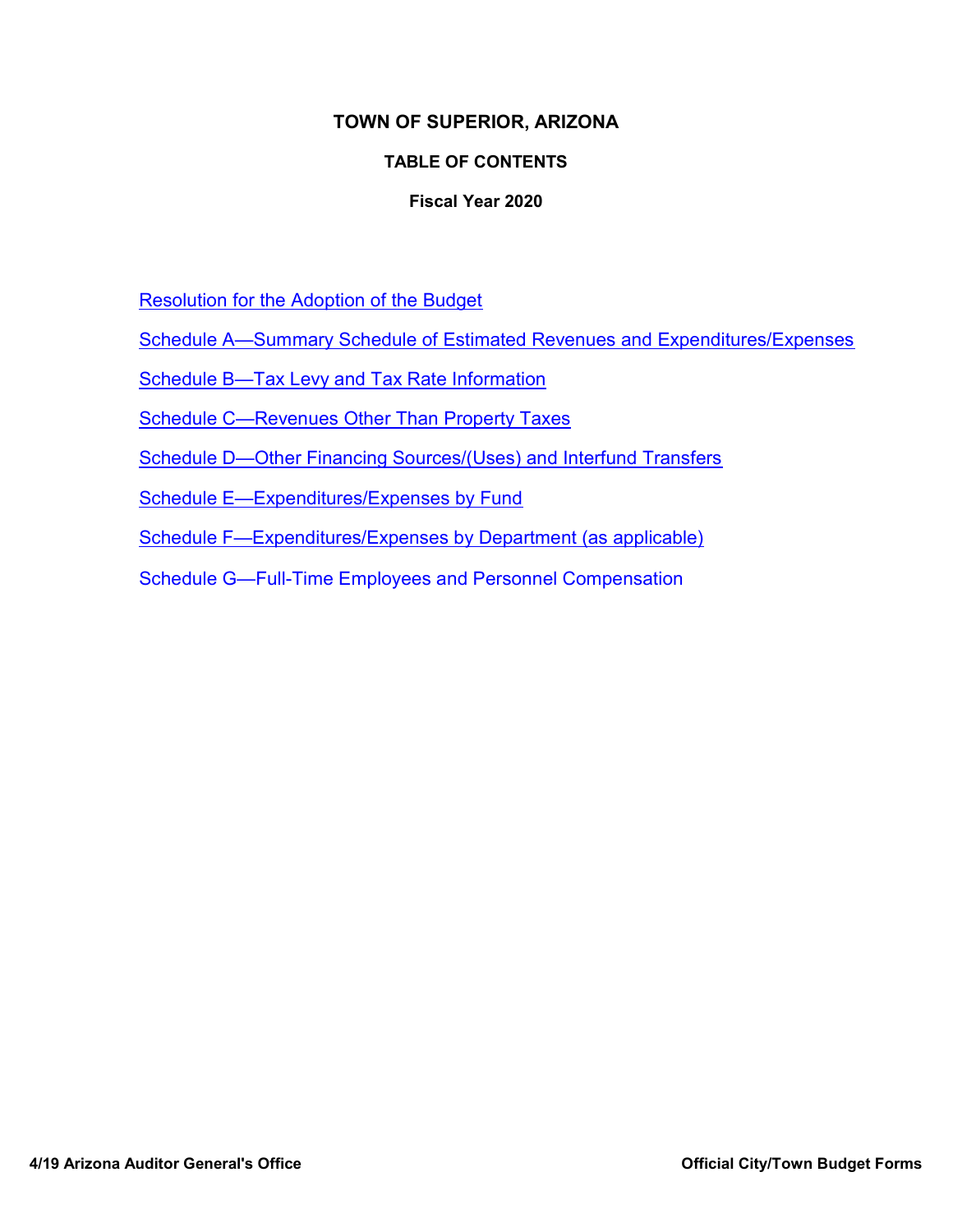#### TOWN OF SUPERIOR, ARIZONA Summary Schedule of Estimated Revenues and Expenditures/Expenses Fiscal Year 2020

|                |                                                        | s                                     | <b>FUNDS</b> |                     |                                       |                          |                                 |              |                                              |                                         |                        |  |  |  |
|----------------|--------------------------------------------------------|---------------------------------------|--------------|---------------------|---------------------------------------|--------------------------|---------------------------------|--------------|----------------------------------------------|-----------------------------------------|------------------------|--|--|--|
| Fiscal<br>Year |                                                        | с<br>h                                |              | <b>General Fund</b> | <b>Special Revenue</b><br><b>Fund</b> | <b>Debt Service Fund</b> | <b>Capital Projects</b><br>Fund |              | Enterprise<br>Permanent Fund Funds Available | <b>Internal Service</b><br><b>Funds</b> | <b>Total All Funds</b> |  |  |  |
| 2019           | Adopted/Adjusted Budgeted Expenditures/Expenses*       | $\mathsf{E}^{\scriptscriptstyle\top}$ |              | 2,163,223           | 3,579,890                             | 0                        | 0                               | $\mathbf 0$  | 1,037,779                                    | 0                                       | 6,780,892              |  |  |  |
| 2019           | Actual Expenditures/Expenses**                         | E.                                    | -2           | 2,058,141           | 805,519                               | $\Omega$                 | $\mathbf{0}$                    | $\mathbf{0}$ | 823,298                                      | 0                                       | 3,686,958              |  |  |  |
|                | 2020 Fund Balance/Net Position at July 1***            |                                       |              | (683, 290)          | 2,763,108                             |                          |                                 |              | (191, 660)                                   |                                         | 1,888,158              |  |  |  |
| 2020           | <b>Primary Property Tax Levy</b>                       | B                                     |              | 615,273             |                                       |                          |                                 |              |                                              |                                         | 615,273                |  |  |  |
| 2020           | <b>Secondary Property Tax Levy</b>                     | в                                     | 5            |                     |                                       |                          |                                 |              |                                              |                                         | 0                      |  |  |  |
| 2020           | <b>Estimated Revenues Other than Property Taxes</b>    | C                                     |              | 2,128,757           | 3,902,875                             | 0                        | 0                               | $\mathbf{0}$ | 747,544                                      | 0                                       | 6,779,176              |  |  |  |
| 2020           | <b>Other Financing Sources</b>                         | D                                     |              | $\mathbf 0$         | 0                                     | 0                        | $\mathbf{0}$                    | 0            | 0                                            | 0                                       | 0                      |  |  |  |
| 2020           | <b>Other Financing (Uses)</b>                          | D                                     | 8            | $\mathbf 0$         | $\Omega$                              | $\Omega$                 | $\Omega$                        | $\mathbf{0}$ | 0                                            | $\mathbf 0$                             | $\mathbf 0$            |  |  |  |
| 2020           | <b>Interfund Transfers In</b>                          | D                                     | 9            | $\mathbf 0$         | 127,698                               | 0                        | 0                               | $\mathbf 0$  | 183,877                                      | 0                                       | 311,575                |  |  |  |
| 2020           | <b>Interfund Transfers (Out)</b>                       | D                                     | 10           | 311,575             | 0                                     | 0                        | 0                               | $\mathbf 0$  | $\mathbf 0$                                  | 0                                       | 311,575                |  |  |  |
| 2020           | <b>Reduction for Amounts Not Available:</b>            |                                       | 11           |                     |                                       |                          |                                 |              |                                              |                                         |                        |  |  |  |
|                | LESS: Amounts for Future Debt Retirement:              |                                       |              |                     |                                       |                          |                                 |              |                                              |                                         | 0                      |  |  |  |
|                | <b>Future Capital Projects</b>                         |                                       |              |                     |                                       |                          |                                 |              |                                              |                                         | 0                      |  |  |  |
|                | <b>Maintained Fund Balance for Financial Stability</b> |                                       |              |                     |                                       |                          |                                 |              |                                              |                                         | 0                      |  |  |  |
|                |                                                        |                                       |              |                     |                                       |                          |                                 |              |                                              |                                         | 0                      |  |  |  |
|                |                                                        |                                       |              |                     |                                       |                          |                                 |              |                                              |                                         | $\mathbf 0$            |  |  |  |
| 2020           | <b>Total Financial Resources Available</b>             |                                       | 12           | 1,749,165           | 6,793,681                             | 0                        | 0                               | $\mathbf{0}$ | 739,761                                      | 0                                       | 9,282,607              |  |  |  |
| 2020           | <b>Budgeted Expenditures/Expenses</b>                  | E.                                    | 13           | 2,435,450           | 4,030,573                             | 0                        | $\mathbf{0}$                    | $\mathbf{0}$ | 928,436                                      | 0                                       | 7,394,459              |  |  |  |

| <b>EXPENDITURE LIMITATION COMPARISON</b>                        | 2019 |           | 2020      |
|-----------------------------------------------------------------|------|-----------|-----------|
| <b>Budgeted expenditures/expenses</b>                           |      | 6.780.892 | 7,394,459 |
| 2 Add/subtract: estimated net reconciling items                 |      |           |           |
| 3 Budgeted expenditures/expenses adjusted for reconciling items |      | 6.780.892 | 7,394,459 |
| 4 Less: estimated exclusions                                    |      |           |           |
| 5 Amount subject to the expenditure limitation                  |      | 6.780.892 | 7.394.459 |
| 6 EEC expenditure limitation                                    |      |           |           |

The city/town does not levy property taxes and does not have special assessment districts for which property taxes are levied. Therefore, Schedule B has been omitted.

\* Includes Expenditure/Expense Adjustments Approved in the current year from Schedule E.

\*\* Includes actual amounts as of the date the proposed budget was prepared, adjusted for estimated activity for the remainder of the fiscal year.

\*\*\* Amounts on this line represent Fund Balance/Net Position amounts except for amounts not in spendable form (e.g., prepaids and inventories) or legally or contractually required to be maintained intact (e.g., principal of a permanent fund).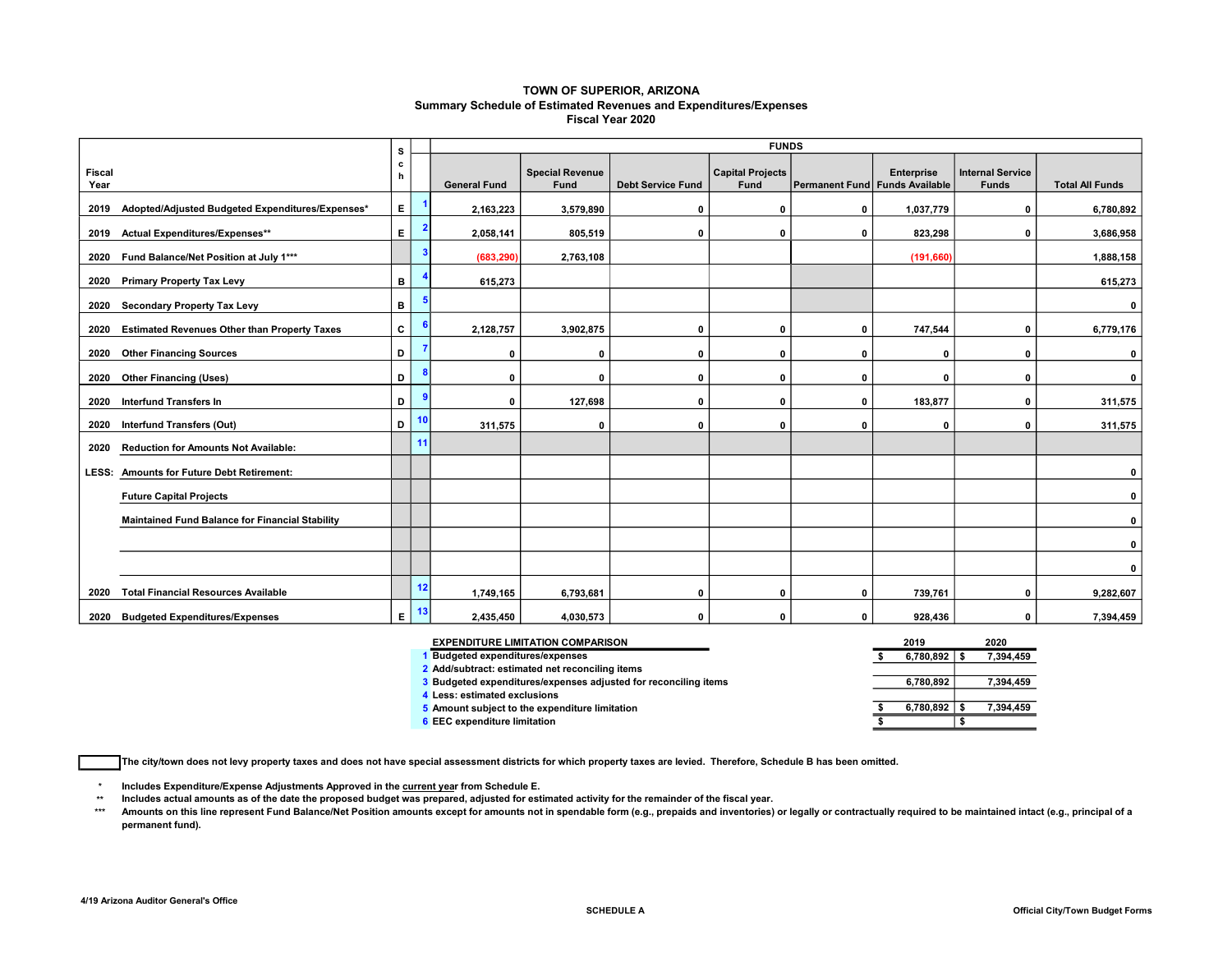### TOWN OF SUPERIOR, ARIZONA Tax Levy and Tax Rate Information Fiscal Year 2020

|                                                                                                                                                                                                                                                                                                                            |                            | 2019                                    |         | 2020               |
|----------------------------------------------------------------------------------------------------------------------------------------------------------------------------------------------------------------------------------------------------------------------------------------------------------------------------|----------------------------|-----------------------------------------|---------|--------------------|
| 1. Maximum allowable primary property tax levy.<br>A.R.S. §42-17051(A)                                                                                                                                                                                                                                                     | \$                         | 596,439                                 | \$      | 615,273            |
| 2. Amount received from primary property taxation in<br>the current year in excess of the sum of that year's<br>maximum allowable primary property tax levy.<br>A.R.S. §42-17102(A)(18)                                                                                                                                    | \$                         |                                         |         |                    |
| 3. Property tax levy amounts<br>A. Primary property taxes<br><b>B.</b> Secondary property taxes<br>C. Total property tax levy amounts                                                                                                                                                                                      | \$<br>\$                   | 596,439<br>596,439                      | \$<br>S | 615,273<br>615,273 |
| 4. Property taxes collected*<br>A. Primary property taxes<br>(1) Current year's levy<br>(2) Prior years' levies<br>(3) Total primary property taxes<br><b>B.</b> Secondary property taxes<br>(1) Current year's levy<br>(2) Prior years' levies<br>(3) Total secondary property taxes<br>C. Total property taxes collected | \$<br>\$<br>\$<br>\$<br>\$ | 472,590<br>23,986<br>496,576<br>496,576 |         |                    |
| 5. Property tax rates<br>A. City/Town tax rate<br>(1) Primary property tax rate<br>(2) Secondary property tax rate                                                                                                                                                                                                         |                            | 6.9326                                  |         | 6.7123             |
| (3) Total city/town tax rate<br><b>B.</b> Special assessment district tax rates                                                                                                                                                                                                                                            |                            | 6.9326                                  |         | 6.7123             |

Secondary property tax rates - As of the date the proposed budget was prepared, the special assessment districts for which secondary property taxes are levied. For information pertaining to these special assessment districts and their tax rates, please contact the city/town. city/town was operating

\* Includes actual property taxes collected as of the date the proposed budget was prepared, plus estimated property tax collections for the remainder of the fiscal year.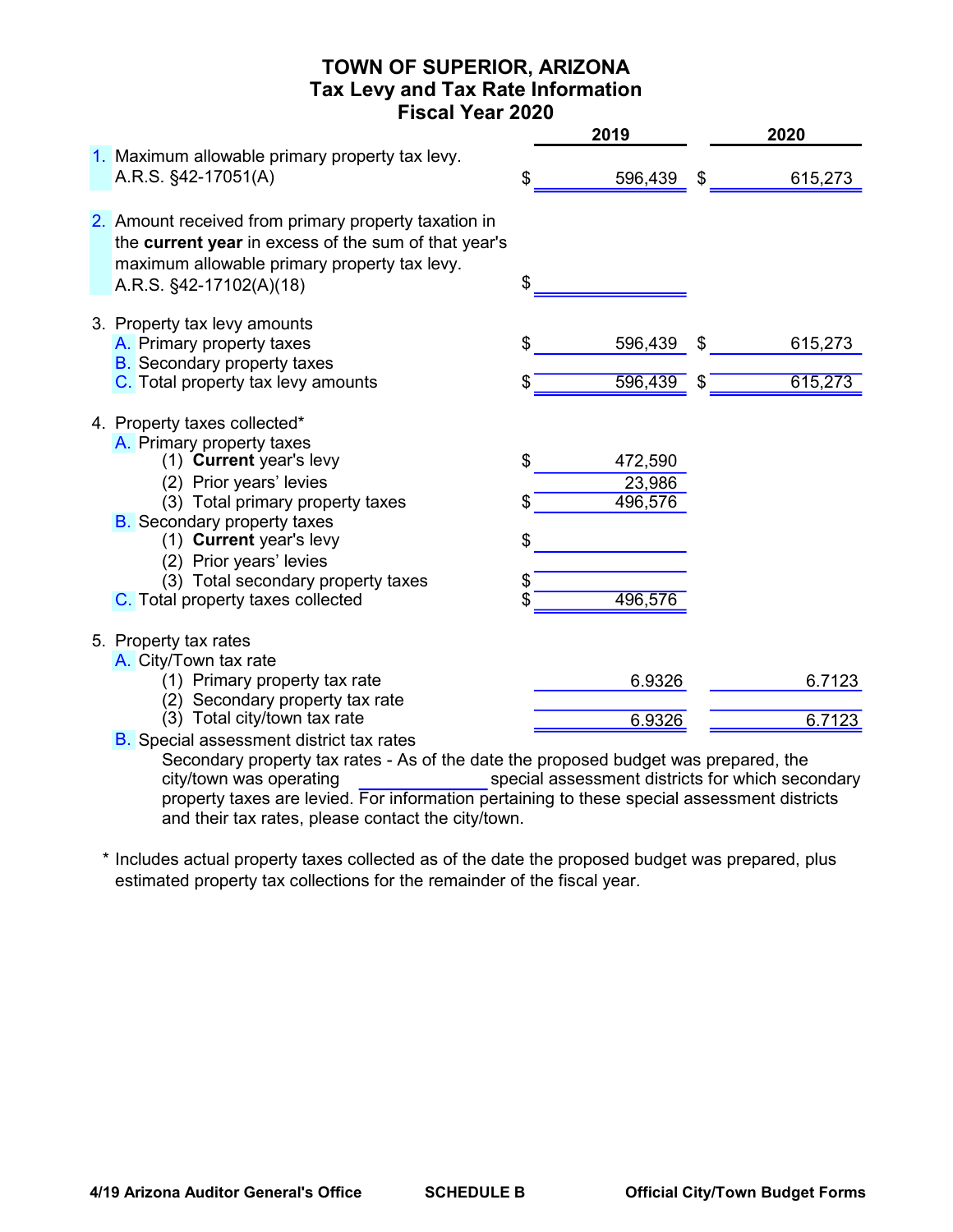| <b>SOURCE OF REVENUES</b>                           |        | <b>ESTIMATED</b><br><b>REVENUES</b><br>2019 |     | <b>ACTUAL</b><br><b>REVENUES*</b><br>2019 | <b>ESTIMATED</b><br><b>REVENUES</b><br>2020 |
|-----------------------------------------------------|--------|---------------------------------------------|-----|-------------------------------------------|---------------------------------------------|
| <b>GENERAL FUND</b>                                 |        |                                             |     |                                           |                                             |
| <b>Local taxes</b>                                  |        |                                             |     |                                           |                                             |
| TOWN SALES TAX                                      | $\sim$ | 750,000 \$                                  |     | 669,796 \$                                | 785,000                                     |
| <b>UTILITY FRANCHISES</b>                           |        | 118,000                                     |     | 115,852                                   | 130,000                                     |
| <b>Licenses and permits</b>                         |        |                                             |     |                                           |                                             |
| <b>ZONING FEES</b>                                  |        | 10,000                                      |     | 26,712                                    | 35.000                                      |
| <b>BUSINESS LICENSES</b>                            |        | 7,000                                       |     | 514                                       | 7,000                                       |
|                                                     |        |                                             |     |                                           |                                             |
| Intergovernmental<br>STATE SALES TAX                |        | 297,648                                     |     | 272,515                                   | 322,410                                     |
| <b>URBAN REVENUE SHARING</b>                        |        | 368,160                                     |     | 334,380                                   | 406,073                                     |
| <b>VLT</b>                                          |        | 184,853                                     |     | 162,884                                   | 195,179                                     |
| <b>SENIOR CENTER</b>                                |        | 87,410                                      |     | 73,585                                    | 90,000                                      |
| <b>Charges for services</b><br>REC/POOL/OFFICE FEES |        | 2.000                                       |     | 3.858                                     | 2,000                                       |
| <b>FIRE SUPRESSION</b>                              |        | 10,000                                      |     | 7,089                                     | 10,000                                      |
| CEMETERY                                            |        | 25,000                                      |     | 21,360                                    | 25,000                                      |
| <b>Fines and forfeits</b>                           |        |                                             |     |                                           |                                             |
| POLICE SERVICES                                     |        | 10,000                                      |     | 4,614                                     | 3,000                                       |
| <b>TRAFFIC FINES</b>                                |        | 14,000                                      |     | 13,173                                    | 14,000                                      |
| <b>LIBRARY FINES</b>                                |        | 2,000                                       |     | 2,063                                     | 2,000                                       |
| Interest on investments                             |        |                                             |     |                                           |                                             |
| In-lieu property taxes                              |        |                                             |     |                                           |                                             |
|                                                     |        |                                             |     |                                           |                                             |
| <b>Contributions</b>                                |        |                                             |     |                                           |                                             |
| Voluntary contributions                             |        |                                             |     |                                           |                                             |
| <b>Miscellaneous</b>                                |        |                                             |     |                                           |                                             |
| <b>RENTAL INCOME</b>                                |        | 11,000                                      |     | 16,368                                    | 20,000                                      |
| <b>OTHER INCOME</b>                                 |        | 5,000                                       |     | 15,514                                    | 5,000                                       |
| AMRRP DIVIDEND                                      |        | 27,095                                      |     |                                           | 27,095                                      |
| <b>LAND BANK OPERATIONS</b>                         |        |                                             |     |                                           | 50,000                                      |
| Total General Fund \$                               |        | 1,929,166                                   | -\$ | 1,740,277                                 | \$<br>2,128,757                             |

 \* Includes actual revenues recognized on the modified accrual or accrual basis as of the date the proposed budget was prepared, plus estimated revenues for the remainder of the fiscal year.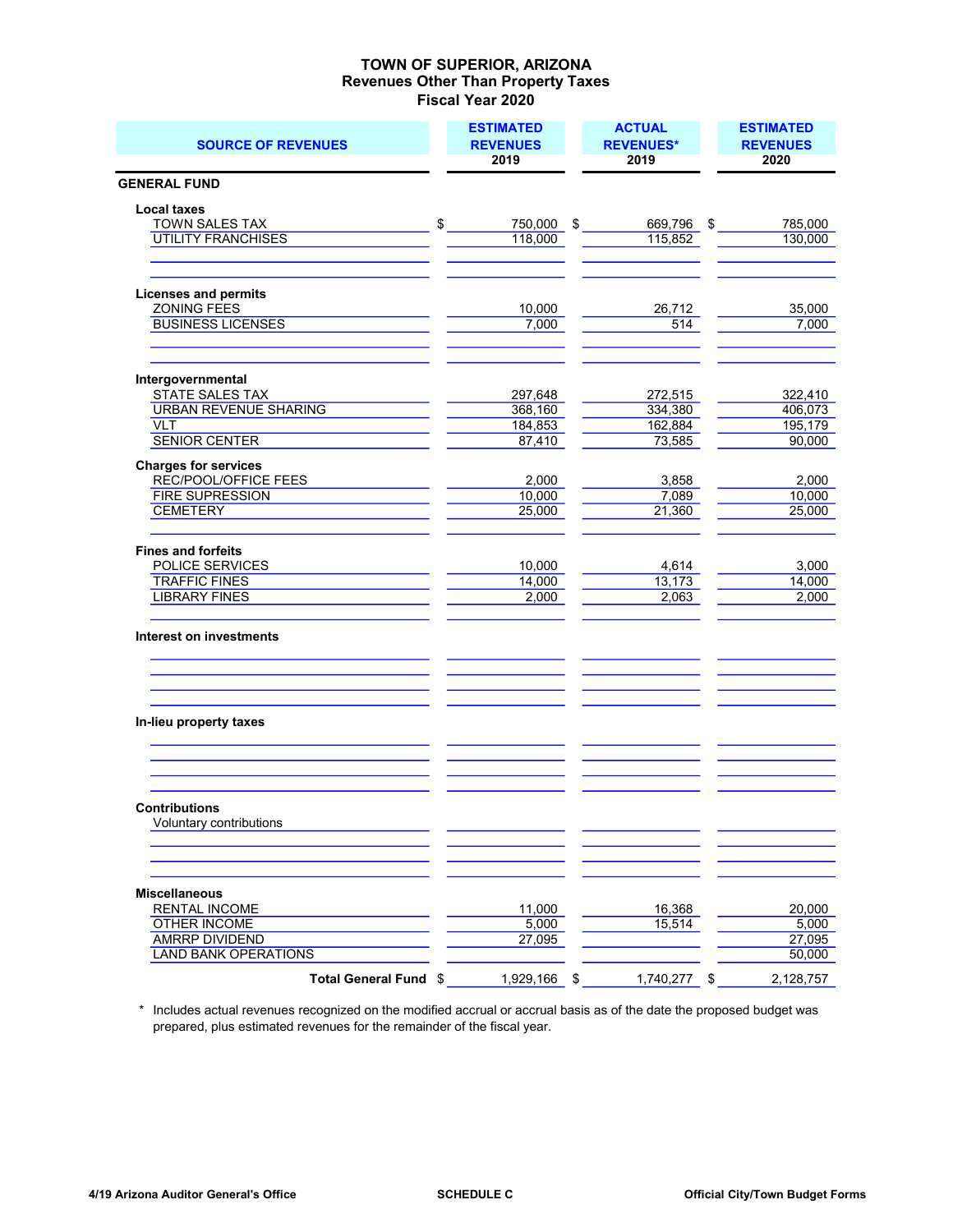| <b>SOURCE OF REVENUES</b>                               |               | <b>ESTIMATED</b><br><b>REVENUES</b><br>2019 |            | <b>ACTUAL</b><br><b>REVENUES*</b><br>2019                                                                                                                                                                                                                                                                           |            | <b>ESTIMATED</b><br><b>REVENUES</b><br>2020 |
|---------------------------------------------------------|---------------|---------------------------------------------|------------|---------------------------------------------------------------------------------------------------------------------------------------------------------------------------------------------------------------------------------------------------------------------------------------------------------------------|------------|---------------------------------------------|
| <b>SPECIAL REVENUE FUNDS</b>                            |               |                                             |            |                                                                                                                                                                                                                                                                                                                     |            |                                             |
|                                                         |               |                                             |            |                                                                                                                                                                                                                                                                                                                     |            |                                             |
| <b>HURF</b>                                             | \$            | 220,132 \$                                  |            | 220,060 \$                                                                                                                                                                                                                                                                                                          |            | 241.750                                     |
| HURF ONE-TIME FUNDING                                   |               | 187,885                                     |            |                                                                                                                                                                                                                                                                                                                     |            |                                             |
| <b>PINAL COUNTY EXCISE</b>                              |               | 115,771                                     |            | 110,475                                                                                                                                                                                                                                                                                                             |            | 115,771                                     |
| PINAL REGIONAL TRANSPORTATION                           | \$            | 300,000<br>823,788 \$                       |            | $330,535$ \$                                                                                                                                                                                                                                                                                                        |            | 600,000<br>957,521                          |
|                                                         |               |                                             |            |                                                                                                                                                                                                                                                                                                                     |            |                                             |
|                                                         |               |                                             |            |                                                                                                                                                                                                                                                                                                                     |            |                                             |
| <b>EMERGENCY SERVICES</b><br><b>RCM YOUTH PROGRAM</b>   | \$            | 200,000 \$<br>7,500                         |            | 200,000 \$                                                                                                                                                                                                                                                                                                          |            | 200,000                                     |
| <b>GRANTS</b>                                           |               | 2,488,440                                   |            | 66,783                                                                                                                                                                                                                                                                                                              |            | 2,145,354                                   |
|                                                         |               |                                             |            |                                                                                                                                                                                                                                                                                                                     |            |                                             |
|                                                         | \$            | $2,695,940$ \$                              |            | $266,783$ \$                                                                                                                                                                                                                                                                                                        |            | 2,345,354                                   |
|                                                         |               |                                             |            |                                                                                                                                                                                                                                                                                                                     |            |                                             |
| MULTI-GEN CONTRACT MULTI-GEN                            |               | $\sim$                                      |            | $\frac{1}{2}$                                                                                                                                                                                                                                                                                                       |            | $\frac{1}{2}$<br>300,000                    |
| <b>EIC CONTRACT</b><br><b>PARK CONTRACT</b>             |               |                                             |            |                                                                                                                                                                                                                                                                                                                     |            | 100,000<br>200,000                          |
|                                                         |               |                                             |            |                                                                                                                                                                                                                                                                                                                     |            |                                             |
|                                                         | \$            |                                             | \$         |                                                                                                                                                                                                                                                                                                                     | \$         | 600,000                                     |
|                                                         |               |                                             |            |                                                                                                                                                                                                                                                                                                                     |            |                                             |
|                                                         |               | $\sim$                                      |            | $\sim$                                                                                                                                                                                                                                                                                                              | \$         |                                             |
|                                                         |               |                                             |            |                                                                                                                                                                                                                                                                                                                     |            |                                             |
|                                                         |               |                                             |            |                                                                                                                                                                                                                                                                                                                     |            |                                             |
|                                                         | \$            |                                             | \$         |                                                                                                                                                                                                                                                                                                                     | \$         |                                             |
|                                                         |               |                                             |            |                                                                                                                                                                                                                                                                                                                     |            |                                             |
|                                                         |               | $\frac{1}{2}$                               |            | $\frac{1}{\sqrt{2}}$                                                                                                                                                                                                                                                                                                |            | $\frac{1}{2}$                               |
|                                                         |               |                                             |            |                                                                                                                                                                                                                                                                                                                     |            |                                             |
|                                                         |               |                                             |            |                                                                                                                                                                                                                                                                                                                     |            |                                             |
|                                                         | \$            |                                             | \$         |                                                                                                                                                                                                                                                                                                                     | \$         |                                             |
|                                                         |               |                                             |            |                                                                                                                                                                                                                                                                                                                     |            |                                             |
|                                                         |               |                                             |            |                                                                                                                                                                                                                                                                                                                     |            |                                             |
|                                                         |               | $\mathbb{S}$                                | \$         |                                                                                                                                                                                                                                                                                                                     |            | $\frac{1}{2}$                               |
|                                                         |               |                                             |            |                                                                                                                                                                                                                                                                                                                     |            |                                             |
|                                                         |               |                                             |            |                                                                                                                                                                                                                                                                                                                     |            |                                             |
|                                                         | \$            |                                             | \$         |                                                                                                                                                                                                                                                                                                                     | \$         |                                             |
|                                                         |               |                                             |            |                                                                                                                                                                                                                                                                                                                     |            |                                             |
| <u> 1989 - Johann Barn, mars ann an t-Amhain an t-A</u> |               |                                             |            | $\frac{1}{2}$ $\frac{1}{2}$ $\frac{1}{2}$ $\frac{1}{2}$ $\frac{1}{2}$ $\frac{1}{2}$ $\frac{1}{2}$ $\frac{1}{2}$ $\frac{1}{2}$ $\frac{1}{2}$ $\frac{1}{2}$ $\frac{1}{2}$ $\frac{1}{2}$ $\frac{1}{2}$ $\frac{1}{2}$ $\frac{1}{2}$ $\frac{1}{2}$ $\frac{1}{2}$ $\frac{1}{2}$ $\frac{1}{2}$ $\frac{1}{2}$ $\frac{1}{2}$ |            |                                             |
|                                                         |               |                                             |            |                                                                                                                                                                                                                                                                                                                     |            |                                             |
|                                                         |               |                                             |            |                                                                                                                                                                                                                                                                                                                     |            |                                             |
|                                                         | $\frac{1}{2}$ |                                             | $\sqrt{s}$ |                                                                                                                                                                                                                                                                                                                     | $\sqrt{s}$ |                                             |
|                                                         |               |                                             |            |                                                                                                                                                                                                                                                                                                                     |            |                                             |
|                                                         |               |                                             |            |                                                                                                                                                                                                                                                                                                                     |            |                                             |
|                                                         |               |                                             |            |                                                                                                                                                                                                                                                                                                                     |            |                                             |
|                                                         |               |                                             |            |                                                                                                                                                                                                                                                                                                                     |            |                                             |
|                                                         | $\sqrt{s}$    |                                             |            | $\sqrt{2}$                                                                                                                                                                                                                                                                                                          | $\sqrt{s}$ |                                             |
| Total Special Revenue Funds \$ 3,519,728 \$ 597,318 \$  |               |                                             |            |                                                                                                                                                                                                                                                                                                                     |            | 3,902,875                                   |
|                                                         |               |                                             |            |                                                                                                                                                                                                                                                                                                                     |            |                                             |

 \* Includes actual revenues recognized on the modified accrual or accrual basis as of the date the proposed budget was prepared, plus estimated revenues for the remainder of the fiscal year.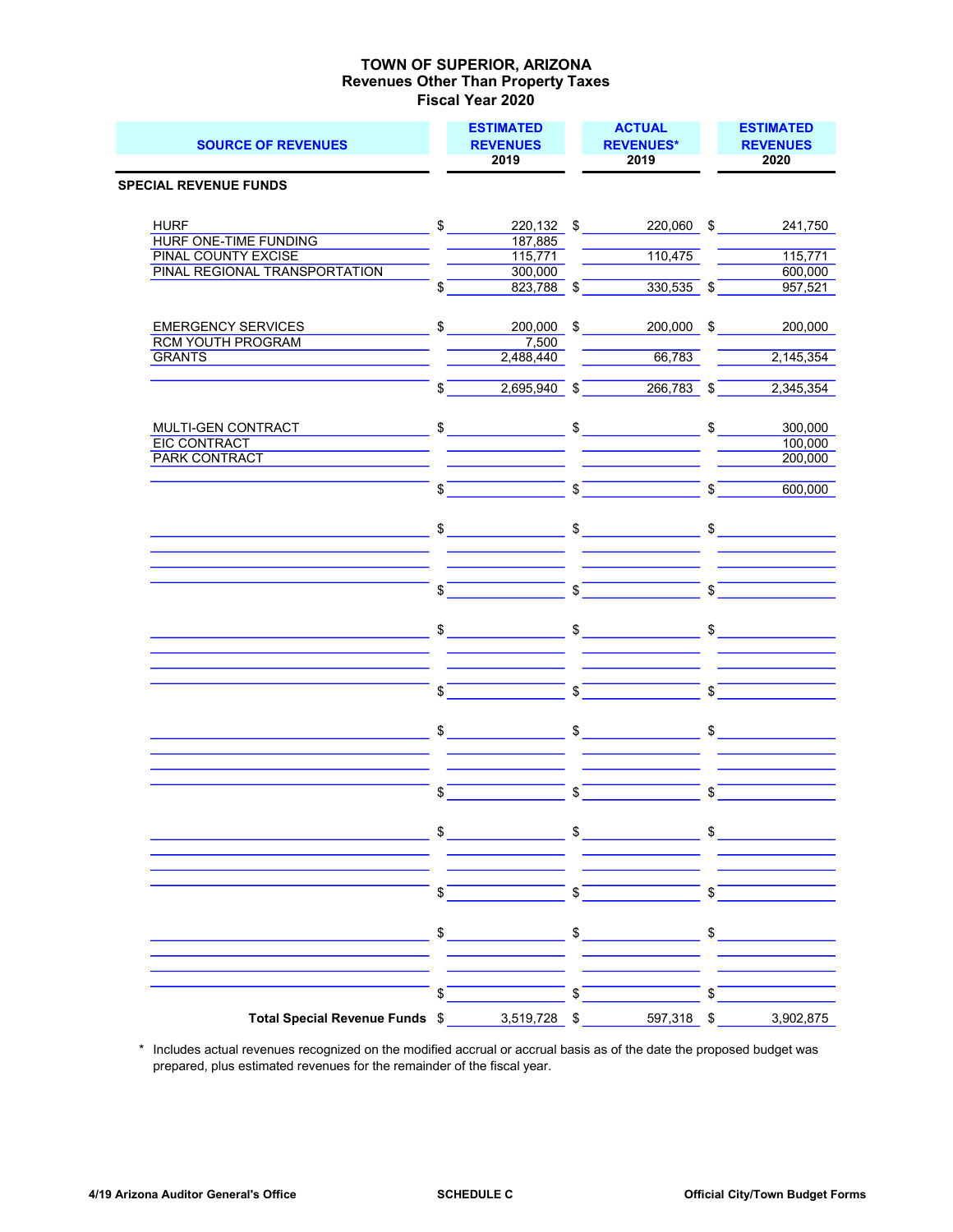| <b>SOURCE OF REVENUES</b>     |              | <b>ESTIMATED</b><br><b>REVENUES</b><br>2019 |                | <b>ACTUAL</b><br><b>REVENUES*</b><br>2019                                                                                                                                                                                                                                                                                                                                                                                       |               | <b>ESTIMATED</b><br><b>REVENUES</b><br>2020 |
|-------------------------------|--------------|---------------------------------------------|----------------|---------------------------------------------------------------------------------------------------------------------------------------------------------------------------------------------------------------------------------------------------------------------------------------------------------------------------------------------------------------------------------------------------------------------------------|---------------|---------------------------------------------|
| <b>DEBT SERVICE FUNDS</b>     |              |                                             |                |                                                                                                                                                                                                                                                                                                                                                                                                                                 |               |                                             |
|                               |              |                                             |                |                                                                                                                                                                                                                                                                                                                                                                                                                                 |               |                                             |
|                               |              | $\mathfrak{S}$                              |                | $\mathfrak s$                                                                                                                                                                                                                                                                                                                                                                                                                   |               | $\sim$                                      |
|                               |              |                                             |                |                                                                                                                                                                                                                                                                                                                                                                                                                                 |               |                                             |
|                               |              |                                             |                | $\int$                                                                                                                                                                                                                                                                                                                                                                                                                          |               | $\int$                                      |
|                               |              |                                             |                |                                                                                                                                                                                                                                                                                                                                                                                                                                 |               |                                             |
|                               |              | $\sim$                                      |                | $\frac{1}{\sqrt{2}}$                                                                                                                                                                                                                                                                                                                                                                                                            |               | $\frac{1}{\sqrt{2}}$                        |
|                               |              |                                             |                |                                                                                                                                                                                                                                                                                                                                                                                                                                 |               |                                             |
|                               |              |                                             |                |                                                                                                                                                                                                                                                                                                                                                                                                                                 |               |                                             |
|                               | \$           |                                             | \$             |                                                                                                                                                                                                                                                                                                                                                                                                                                 | $\mathsf{\$}$ |                                             |
|                               |              |                                             |                |                                                                                                                                                                                                                                                                                                                                                                                                                                 |               |                                             |
|                               |              | $\frac{1}{2}$                               |                | $\frac{1}{2}$                                                                                                                                                                                                                                                                                                                                                                                                                   |               | $\frac{1}{2}$                               |
|                               |              |                                             |                |                                                                                                                                                                                                                                                                                                                                                                                                                                 |               |                                             |
|                               |              |                                             |                |                                                                                                                                                                                                                                                                                                                                                                                                                                 |               |                                             |
|                               | $\sqrt[6]{}$ |                                             |                | $\overline{\text{S}}$                                                                                                                                                                                                                                                                                                                                                                                                           |               | $\sqrt{2}$                                  |
|                               |              |                                             |                |                                                                                                                                                                                                                                                                                                                                                                                                                                 |               |                                             |
|                               |              | $\frac{1}{2}$                               |                | $\qquad \qquad \bullet$                                                                                                                                                                                                                                                                                                                                                                                                         |               | $\frac{1}{2}$                               |
|                               |              |                                             |                |                                                                                                                                                                                                                                                                                                                                                                                                                                 |               |                                             |
|                               |              |                                             |                |                                                                                                                                                                                                                                                                                                                                                                                                                                 |               |                                             |
|                               | \$           |                                             | $\mathfrak s$  |                                                                                                                                                                                                                                                                                                                                                                                                                                 | \$            |                                             |
| Total Debt Service Funds \$   |              |                                             |                | $\sim$                                                                                                                                                                                                                                                                                                                                                                                                                          | \$            |                                             |
| <b>CAPITAL PROJECTS FUNDS</b> |              |                                             |                |                                                                                                                                                                                                                                                                                                                                                                                                                                 |               |                                             |
|                               |              | $\sim$                                      |                | $\frac{1}{2}$                                                                                                                                                                                                                                                                                                                                                                                                                   |               | $\mathfrak s$                               |
|                               |              |                                             |                |                                                                                                                                                                                                                                                                                                                                                                                                                                 |               |                                             |
|                               |              |                                             |                |                                                                                                                                                                                                                                                                                                                                                                                                                                 |               |                                             |
|                               | \$           |                                             | $$\mathbb{S}$$ |                                                                                                                                                                                                                                                                                                                                                                                                                                 | \$            |                                             |
|                               |              |                                             |                |                                                                                                                                                                                                                                                                                                                                                                                                                                 |               |                                             |
|                               |              | $\frac{1}{2}$                               |                | $\frac{1}{\sqrt{1-\frac{1}{2}}}\frac{1}{\sqrt{1-\frac{1}{2}}}\frac{1}{\sqrt{1-\frac{1}{2}}}\frac{1}{\sqrt{1-\frac{1}{2}}}\frac{1}{\sqrt{1-\frac{1}{2}}}\frac{1}{\sqrt{1-\frac{1}{2}}}\frac{1}{\sqrt{1-\frac{1}{2}}}\frac{1}{\sqrt{1-\frac{1}{2}}}\frac{1}{\sqrt{1-\frac{1}{2}}}\frac{1}{\sqrt{1-\frac{1}{2}}}\frac{1}{\sqrt{1-\frac{1}{2}}}\frac{1}{\sqrt{1-\frac{1}{2}}}\frac{1}{\sqrt{1-\frac{1}{2}}}\frac{1}{\sqrt{1-\frac{$ |               | $\frac{1}{2}$                               |
|                               |              |                                             |                |                                                                                                                                                                                                                                                                                                                                                                                                                                 |               |                                             |
|                               |              |                                             |                |                                                                                                                                                                                                                                                                                                                                                                                                                                 |               |                                             |
|                               | \$           |                                             | $\frac{1}{2}$  |                                                                                                                                                                                                                                                                                                                                                                                                                                 | \$            |                                             |
|                               |              |                                             |                |                                                                                                                                                                                                                                                                                                                                                                                                                                 |               |                                             |
|                               |              |                                             |                |                                                                                                                                                                                                                                                                                                                                                                                                                                 |               |                                             |
|                               |              |                                             |                |                                                                                                                                                                                                                                                                                                                                                                                                                                 |               |                                             |
|                               |              |                                             |                |                                                                                                                                                                                                                                                                                                                                                                                                                                 |               |                                             |
|                               |              | $\frac{1}{\sqrt{2}}$                        |                | $\overline{\phantom{a}}$ \$ $\overline{\phantom{a}}$                                                                                                                                                                                                                                                                                                                                                                            |               |                                             |
|                               |              |                                             |                |                                                                                                                                                                                                                                                                                                                                                                                                                                 |               |                                             |
|                               |              | $\frac{1}{2}$                               |                | $\begin{picture}(20,10) \put(0,0){\vector(1,0){100}} \put(15,0){\vector(1,0){100}} \put(15,0){\vector(1,0){100}} \put(15,0){\vector(1,0){100}} \put(15,0){\vector(1,0){100}} \put(15,0){\vector(1,0){100}} \put(15,0){\vector(1,0){100}} \put(15,0){\vector(1,0){100}} \put(15,0){\vector(1,0){100}} \put(15,0){\vector(1,0){100}} \put(15,0){\vector(1,0){100}} \$                                                             |               | $\frac{1}{2}$                               |
|                               |              |                                             |                |                                                                                                                                                                                                                                                                                                                                                                                                                                 |               |                                             |
|                               |              |                                             |                |                                                                                                                                                                                                                                                                                                                                                                                                                                 |               |                                             |
|                               |              |                                             |                |                                                                                                                                                                                                                                                                                                                                                                                                                                 |               |                                             |
|                               |              |                                             |                |                                                                                                                                                                                                                                                                                                                                                                                                                                 |               | $\frac{1}{2}$                               |

 \* Includes actual revenues recognized on the modified accrual or accrual basis as of the date the proposed budget was prepared, plus estimated revenues for the remainder of the fiscal year.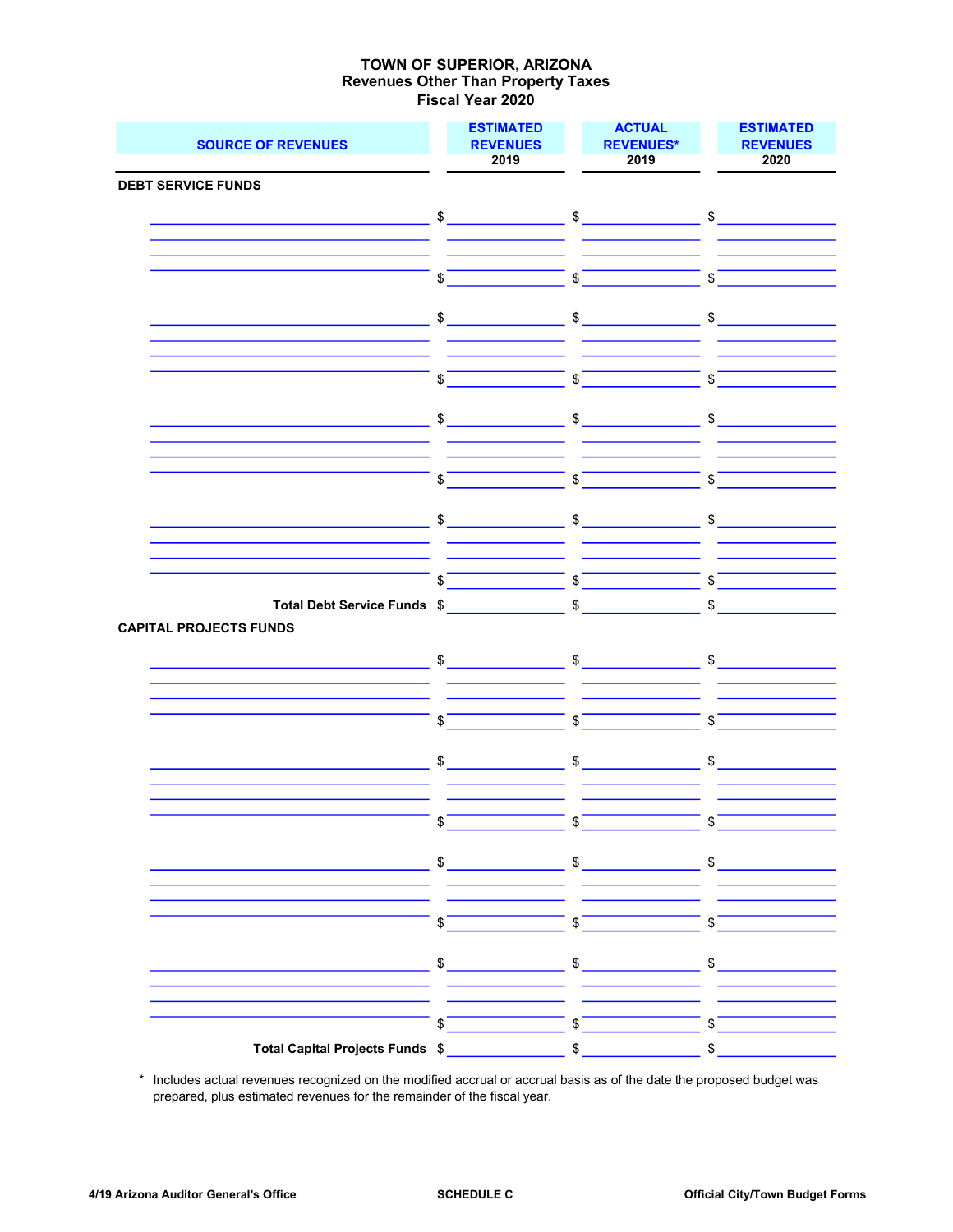| <b>SOURCE OF REVENUES</b>                                                                                             | <b>ESTIMATED</b><br><b>REVENUES</b><br>2019 |                                                                                                                                                                                                                                                                                                                                                                     |                    | <b>ACTUAL</b><br><b>REVENUES*</b><br>2019                                                                                                                                                                                                                                                                                                                                                                                                              | <b>ESTIMATED</b><br><b>REVENUES</b><br>2020 |               |  |
|-----------------------------------------------------------------------------------------------------------------------|---------------------------------------------|---------------------------------------------------------------------------------------------------------------------------------------------------------------------------------------------------------------------------------------------------------------------------------------------------------------------------------------------------------------------|--------------------|--------------------------------------------------------------------------------------------------------------------------------------------------------------------------------------------------------------------------------------------------------------------------------------------------------------------------------------------------------------------------------------------------------------------------------------------------------|---------------------------------------------|---------------|--|
| <b>PERMANENT FUNDS</b>                                                                                                |                                             |                                                                                                                                                                                                                                                                                                                                                                     |                    |                                                                                                                                                                                                                                                                                                                                                                                                                                                        |                                             |               |  |
|                                                                                                                       |                                             |                                                                                                                                                                                                                                                                                                                                                                     |                    |                                                                                                                                                                                                                                                                                                                                                                                                                                                        |                                             |               |  |
|                                                                                                                       |                                             |                                                                                                                                                                                                                                                                                                                                                                     |                    |                                                                                                                                                                                                                                                                                                                                                                                                                                                        |                                             |               |  |
|                                                                                                                       |                                             |                                                                                                                                                                                                                                                                                                                                                                     |                    |                                                                                                                                                                                                                                                                                                                                                                                                                                                        |                                             |               |  |
|                                                                                                                       | $\mathfrak{s}$                              |                                                                                                                                                                                                                                                                                                                                                                     |                    | $\int$                                                                                                                                                                                                                                                                                                                                                                                                                                                 | \$                                          |               |  |
|                                                                                                                       |                                             |                                                                                                                                                                                                                                                                                                                                                                     |                    |                                                                                                                                                                                                                                                                                                                                                                                                                                                        |                                             |               |  |
|                                                                                                                       |                                             | $\frac{1}{2}$                                                                                                                                                                                                                                                                                                                                                       |                    | $\sim$ $\sim$ $\sim$ $\sim$ $\sim$ $\sim$                                                                                                                                                                                                                                                                                                                                                                                                              |                                             |               |  |
|                                                                                                                       |                                             |                                                                                                                                                                                                                                                                                                                                                                     |                    |                                                                                                                                                                                                                                                                                                                                                                                                                                                        |                                             |               |  |
|                                                                                                                       | $\boldsymbol{\mathsf{S}}$                   |                                                                                                                                                                                                                                                                                                                                                                     | $\sqrt{2}$         |                                                                                                                                                                                                                                                                                                                                                                                                                                                        | $\sqrt{s}$                                  |               |  |
|                                                                                                                       |                                             |                                                                                                                                                                                                                                                                                                                                                                     |                    |                                                                                                                                                                                                                                                                                                                                                                                                                                                        |                                             |               |  |
| <u> 1989 - Johann Barn, fransk politik (</u>                                                                          |                                             | $\begin{picture}(20,20) \put(0,0){\vector(1,0){100}} \put(15,0){\vector(1,0){100}} \put(15,0){\vector(1,0){100}} \put(15,0){\vector(1,0){100}} \put(15,0){\vector(1,0){100}} \put(15,0){\vector(1,0){100}} \put(15,0){\vector(1,0){100}} \put(15,0){\vector(1,0){100}} \put(15,0){\vector(1,0){100}} \put(15,0){\vector(1,0){100}} \put(15,0){\vector(1,0){100}} \$ |                    | $\begin{picture}(20,20) \put(0,0){\vector(1,0){100}} \put(15,0){\vector(1,0){100}} \put(15,0){\vector(1,0){100}} \put(15,0){\vector(1,0){100}} \put(15,0){\vector(1,0){100}} \put(15,0){\vector(1,0){100}} \put(15,0){\vector(1,0){100}} \put(15,0){\vector(1,0){100}} \put(15,0){\vector(1,0){100}} \put(15,0){\vector(1,0){100}} \put(15,0){\vector(1,0){100}} \$                                                                                    |                                             | $\frac{1}{2}$ |  |
|                                                                                                                       |                                             |                                                                                                                                                                                                                                                                                                                                                                     |                    |                                                                                                                                                                                                                                                                                                                                                                                                                                                        |                                             |               |  |
|                                                                                                                       | \$                                          |                                                                                                                                                                                                                                                                                                                                                                     | $\mathbf{\hat{s}}$ |                                                                                                                                                                                                                                                                                                                                                                                                                                                        | \$                                          |               |  |
|                                                                                                                       |                                             |                                                                                                                                                                                                                                                                                                                                                                     |                    |                                                                                                                                                                                                                                                                                                                                                                                                                                                        |                                             |               |  |
|                                                                                                                       |                                             |                                                                                                                                                                                                                                                                                                                                                                     |                    |                                                                                                                                                                                                                                                                                                                                                                                                                                                        |                                             | $\frac{1}{2}$ |  |
|                                                                                                                       |                                             |                                                                                                                                                                                                                                                                                                                                                                     |                    |                                                                                                                                                                                                                                                                                                                                                                                                                                                        |                                             |               |  |
|                                                                                                                       |                                             |                                                                                                                                                                                                                                                                                                                                                                     |                    |                                                                                                                                                                                                                                                                                                                                                                                                                                                        |                                             | $\int$        |  |
| Total Permanent Funds \$                                                                                              |                                             |                                                                                                                                                                                                                                                                                                                                                                     |                    |                                                                                                                                                                                                                                                                                                                                                                                                                                                        |                                             | $\sim$        |  |
| <b>ENTERPRISE FUNDS</b>                                                                                               |                                             |                                                                                                                                                                                                                                                                                                                                                                     |                    |                                                                                                                                                                                                                                                                                                                                                                                                                                                        |                                             |               |  |
| <u> 1980 - Johann Barnett, fransk politiker (</u><br>SEWER                                                            |                                             | $\frac{1}{2}$<br>380,000 \$                                                                                                                                                                                                                                                                                                                                         |                    | 296,453 \$                                                                                                                                                                                                                                                                                                                                                                                                                                             |                                             | 359,544       |  |
| <b>REFUSE</b>                                                                                                         |                                             | 4,000                                                                                                                                                                                                                                                                                                                                                               |                    | 7,219                                                                                                                                                                                                                                                                                                                                                                                                                                                  |                                             | 8,000         |  |
|                                                                                                                       |                                             |                                                                                                                                                                                                                                                                                                                                                                     |                    |                                                                                                                                                                                                                                                                                                                                                                                                                                                        |                                             |               |  |
|                                                                                                                       | \$                                          | $384,000$ \$                                                                                                                                                                                                                                                                                                                                                        |                    | $303,672$ \$                                                                                                                                                                                                                                                                                                                                                                                                                                           |                                             | 367,544       |  |
|                                                                                                                       |                                             |                                                                                                                                                                                                                                                                                                                                                                     |                    |                                                                                                                                                                                                                                                                                                                                                                                                                                                        |                                             |               |  |
| AMBULANCE                                                                                                             |                                             | $$\overbrace{\hspace{2.5cm}}$<br>$351,560$ \$                                                                                                                                                                                                                                                                                                                       |                    | 246,996 \$                                                                                                                                                                                                                                                                                                                                                                                                                                             |                                             | 380,000       |  |
|                                                                                                                       |                                             |                                                                                                                                                                                                                                                                                                                                                                     |                    |                                                                                                                                                                                                                                                                                                                                                                                                                                                        |                                             |               |  |
|                                                                                                                       | \$                                          | $351,560$ \$                                                                                                                                                                                                                                                                                                                                                        |                    | 246,996                                                                                                                                                                                                                                                                                                                                                                                                                                                | \$                                          | 380,000       |  |
|                                                                                                                       |                                             |                                                                                                                                                                                                                                                                                                                                                                     |                    |                                                                                                                                                                                                                                                                                                                                                                                                                                                        |                                             |               |  |
|                                                                                                                       | \$                                          |                                                                                                                                                                                                                                                                                                                                                                     | \$                 | $\label{eq:2.1} \frac{1}{\sqrt{2}}\left(\frac{1}{\sqrt{2}}\right)^{2} \left(\frac{1}{\sqrt{2}}\right)^{2} \left(\frac{1}{\sqrt{2}}\right)^{2} \left(\frac{1}{\sqrt{2}}\right)^{2} \left(\frac{1}{\sqrt{2}}\right)^{2} \left(\frac{1}{\sqrt{2}}\right)^{2} \left(\frac{1}{\sqrt{2}}\right)^{2} \left(\frac{1}{\sqrt{2}}\right)^{2} \left(\frac{1}{\sqrt{2}}\right)^{2} \left(\frac{1}{\sqrt{2}}\right)^{2} \left(\frac{1}{\sqrt{2}}\right)^{2} \left(\$ | \$                                          |               |  |
|                                                                                                                       |                                             |                                                                                                                                                                                                                                                                                                                                                                     |                    |                                                                                                                                                                                                                                                                                                                                                                                                                                                        |                                             |               |  |
|                                                                                                                       | $\frac{1}{2}$                               |                                                                                                                                                                                                                                                                                                                                                                     | $\frac{1}{2}$      |                                                                                                                                                                                                                                                                                                                                                                                                                                                        | $\mathfrak{s}^-$                            |               |  |
|                                                                                                                       |                                             |                                                                                                                                                                                                                                                                                                                                                                     |                    |                                                                                                                                                                                                                                                                                                                                                                                                                                                        |                                             |               |  |
| <u> 1980 - Johann Barn, mars ann an t-Amhain an t-Amhain an t-Amhain an t-Amhain an t-Amhain an t-Amhain an t-Amh</u> |                                             | $\frac{1}{2}$                                                                                                                                                                                                                                                                                                                                                       |                    | $\frac{1}{2}$                                                                                                                                                                                                                                                                                                                                                                                                                                          |                                             | $\sim$        |  |
|                                                                                                                       |                                             |                                                                                                                                                                                                                                                                                                                                                                     |                    |                                                                                                                                                                                                                                                                                                                                                                                                                                                        |                                             |               |  |
|                                                                                                                       | \$                                          |                                                                                                                                                                                                                                                                                                                                                                     | $\sqrt{2}$         |                                                                                                                                                                                                                                                                                                                                                                                                                                                        | \$                                          |               |  |
| Total Enterprise Funds \$735,560 \$                                                                                   |                                             |                                                                                                                                                                                                                                                                                                                                                                     |                    | 550,668 \$                                                                                                                                                                                                                                                                                                                                                                                                                                             |                                             | 747,544       |  |

 \* Includes actual revenues recognized on the modified accrual or accrual basis as of the date the proposed budget was prepared, plus estimated revenues for the remainder of the fiscal year.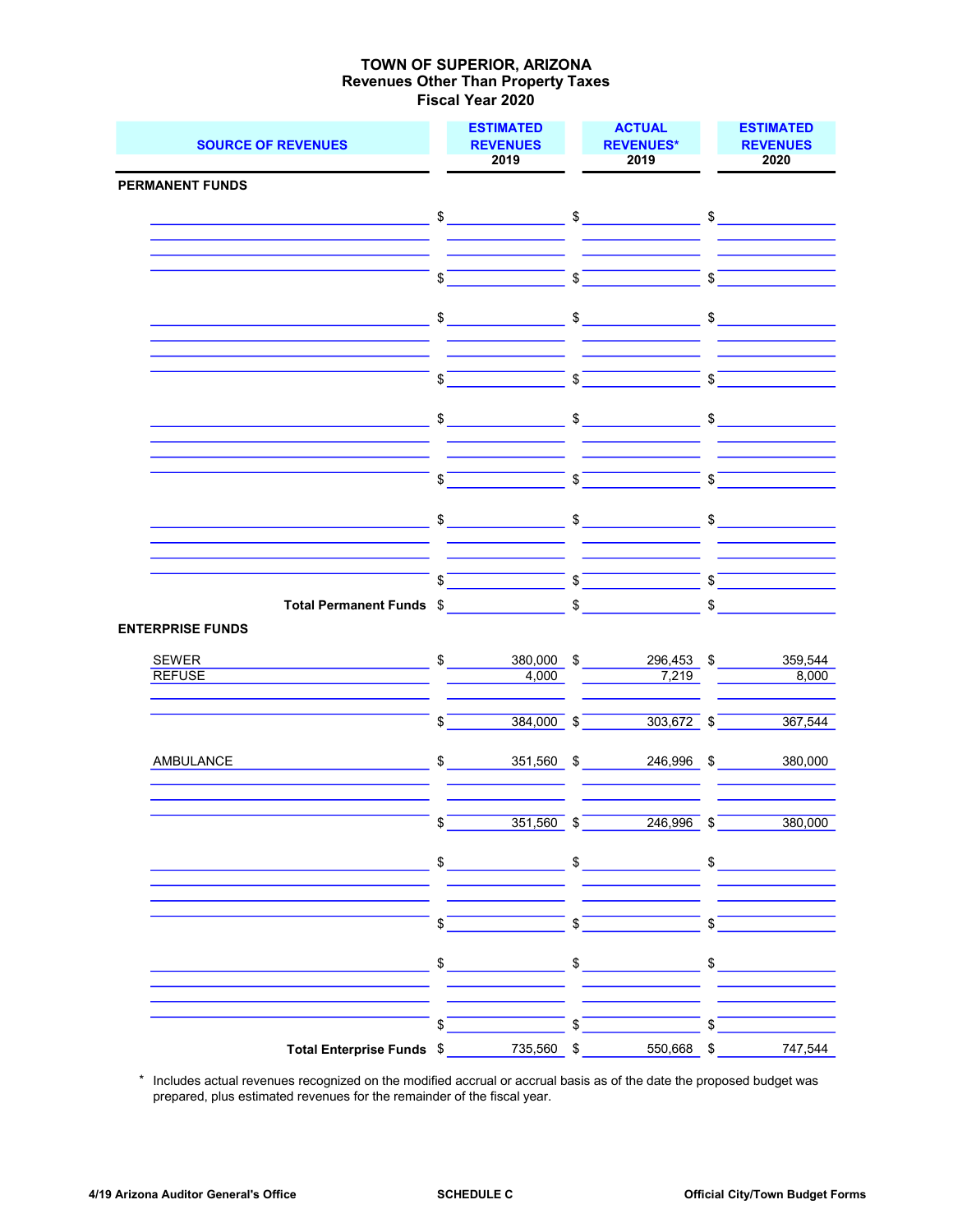| <b>SOURCE OF REVENUES</b>       | <b>ESTIMATED</b><br><b>REVENUES</b><br>2019                                                                                                                                                                                                                                                                                                                         | <b>ACTUAL</b><br><b>REVENUES*</b><br>2019                                                                                                                                                                                                                                                                                                                                                                                                                       | <b>ESTIMATED</b><br><b>REVENUES</b><br>2020 |
|---------------------------------|---------------------------------------------------------------------------------------------------------------------------------------------------------------------------------------------------------------------------------------------------------------------------------------------------------------------------------------------------------------------|-----------------------------------------------------------------------------------------------------------------------------------------------------------------------------------------------------------------------------------------------------------------------------------------------------------------------------------------------------------------------------------------------------------------------------------------------------------------|---------------------------------------------|
| <b>INTERNAL SERVICE FUNDS</b>   |                                                                                                                                                                                                                                                                                                                                                                     |                                                                                                                                                                                                                                                                                                                                                                                                                                                                 |                                             |
|                                 |                                                                                                                                                                                                                                                                                                                                                                     |                                                                                                                                                                                                                                                                                                                                                                                                                                                                 |                                             |
|                                 | \$                                                                                                                                                                                                                                                                                                                                                                  | $\overline{\text{s}}$                                                                                                                                                                                                                                                                                                                                                                                                                                           | \$                                          |
|                                 |                                                                                                                                                                                                                                                                                                                                                                     | $\begin{array}{ccc}\n\text{\$} & \text{\$} & \text{\$} & \text{\$} & \text{\$} & \text{\$} & \text{\$} & \text{\$} & \text{\$} & \text{\$} & \text{\$} & \text{\$} & \text{\$} & \text{\$} & \text{\$} & \text{\$} & \text{\$} & \text{\$} & \text{\$} & \text{\$} & \text{\$} & \text{\$} & \text{\$} & \text{\$} & \text{\$} & \text{\$} & \text{\$} & \text{\$} & \text{\$} & \text{\$} & \text{\$} & \text{\$} & \text{\$} & \text{\$} & \text{\$} & \text$ |                                             |
|                                 | \$                                                                                                                                                                                                                                                                                                                                                                  | $\overline{\text{S}}$                                                                                                                                                                                                                                                                                                                                                                                                                                           | \$                                          |
|                                 | $\begin{picture}(20,10) \put(0,0){\vector(1,0){100}} \put(15,0){\vector(1,0){100}} \put(15,0){\vector(1,0){100}} \put(15,0){\vector(1,0){100}} \put(15,0){\vector(1,0){100}} \put(15,0){\vector(1,0){100}} \put(15,0){\vector(1,0){100}} \put(15,0){\vector(1,0){100}} \put(15,0){\vector(1,0){100}} \put(15,0){\vector(1,0){100}} \put(15,0){\vector(1,0){100}} \$ | $\frac{1}{2}$                                                                                                                                                                                                                                                                                                                                                                                                                                                   | $\frac{1}{2}$                               |
|                                 | $\mathbb{S}$                                                                                                                                                                                                                                                                                                                                                        | $\sqrt[6]{ }$                                                                                                                                                                                                                                                                                                                                                                                                                                                   | $\mathsf{S}$                                |
|                                 |                                                                                                                                                                                                                                                                                                                                                                     | $\begin{array}{ccc}\n\text{\$} & \text{\$} & \text{\$} & \text{\$} & \text{\$} & \text{\$} & \text{\$} & \text{\$} & \text{\$} & \text{\$} & \text{\$} & \text{\$} & \text{\$} & \text{\$} & \text{\$} & \text{\$} & \text{\$} & \text{\$} & \text{\$} & \text{\$} & \text{\$} & \text{\$} & \text{\$} & \text{\$} & \text{\$} & \text{\$} & \text{\$} & \text{\$} & \text{\$} & \text{\$} & \text{\$} & \text{\$} & \text{\$} & \text{\$} & \text{\$} & \text$ |                                             |
|                                 | $\sqrt{s}$                                                                                                                                                                                                                                                                                                                                                          | $\frac{1}{\sqrt{1-\frac{1}{2}}}$                                                                                                                                                                                                                                                                                                                                                                                                                                | $\sqrt{s}$                                  |
| Total Internal Service Funds \$ |                                                                                                                                                                                                                                                                                                                                                                     |                                                                                                                                                                                                                                                                                                                                                                                                                                                                 | $$\overbrace{\hspace{2.5cm}}$               |
|                                 |                                                                                                                                                                                                                                                                                                                                                                     | TOTAL ALL FUNDS \$ 6,184,454 \$ 2,888,263 \$ 6,779,176                                                                                                                                                                                                                                                                                                                                                                                                          |                                             |

 \* Includes actual revenues recognized on the modified accrual or accrual basis as of the date the proposed budget was prepared, plus estimated revenues for the remainder of the fiscal year.

 $\overline{\phantom{0}}$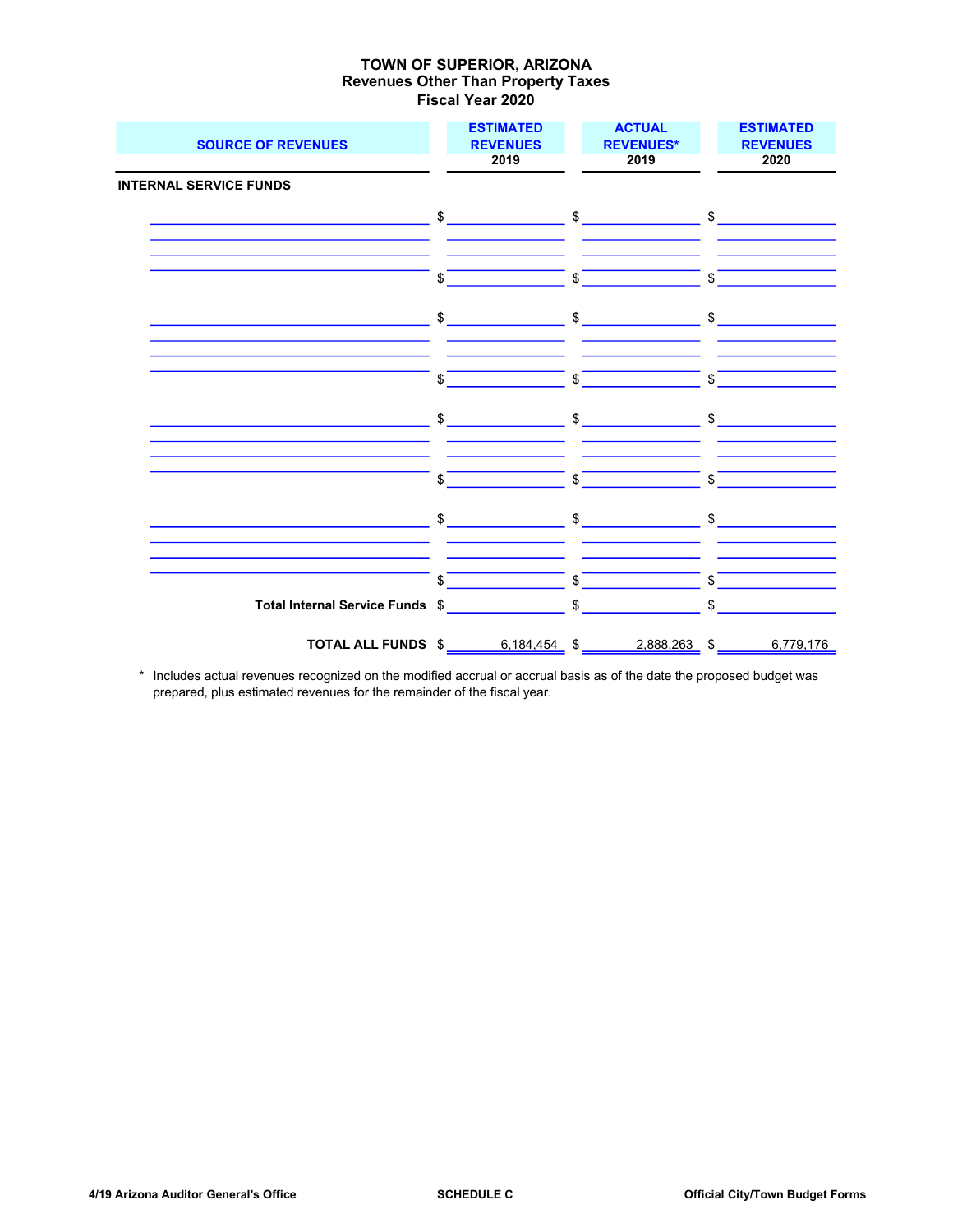### TOWN OF SUPERIOR, ARIZONA Other Financing Sources/(Uses) and Interfund Transfers Fiscal Year 2020

|                                                                                                                                                                                                                                                                                                                                                                                                       |               | <b>OTHER FINANCING</b>                                                                                                                                                                                                                                                                                                                                                                                                                                          | 2020                    |        |              | <b>INTERFUND TRANSFERS</b><br>2020 |               |                      |  |  |
|-------------------------------------------------------------------------------------------------------------------------------------------------------------------------------------------------------------------------------------------------------------------------------------------------------------------------------------------------------------------------------------------------------|---------------|-----------------------------------------------------------------------------------------------------------------------------------------------------------------------------------------------------------------------------------------------------------------------------------------------------------------------------------------------------------------------------------------------------------------------------------------------------------------|-------------------------|--------|--------------|------------------------------------|---------------|----------------------|--|--|
| <b>FUND</b>                                                                                                                                                                                                                                                                                                                                                                                           |               | <b>SOURCES</b>                                                                                                                                                                                                                                                                                                                                                                                                                                                  |                         | (USES) |              | IN                                 |               | (OUT)                |  |  |
| <b>GENERAL FUND</b>                                                                                                                                                                                                                                                                                                                                                                                   |               |                                                                                                                                                                                                                                                                                                                                                                                                                                                                 |                         |        |              |                                    |               |                      |  |  |
|                                                                                                                                                                                                                                                                                                                                                                                                       |               |                                                                                                                                                                                                                                                                                                                                                                                                                                                                 |                         |        |              |                                    |               |                      |  |  |
| <b>TO STREETS</b>                                                                                                                                                                                                                                                                                                                                                                                     |               |                                                                                                                                                                                                                                                                                                                                                                                                                                                                 |                         |        |              |                                    |               | 127,698              |  |  |
|                                                                                                                                                                                                                                                                                                                                                                                                       |               |                                                                                                                                                                                                                                                                                                                                                                                                                                                                 |                         |        |              |                                    |               |                      |  |  |
|                                                                                                                                                                                                                                                                                                                                                                                                       |               |                                                                                                                                                                                                                                                                                                                                                                                                                                                                 |                         |        |              |                                    |               |                      |  |  |
| Total General Fund $\sqrt[6]{\hspace{1cm} \sqrt[6]{\hspace{1cm}}}$ $\sqrt[6]{\hspace{1cm} \sqrt[6]{\hspace{1cm} \sqrt[6]{\hspace{1cm} \sqrt[6]{\hspace{1cm} \sqrt[6]{\hspace{1cm} \sqrt[6]{\hspace{1cm} \sqrt[6]{\hspace{1cm} \sqrt[6]{\hspace{1cm} \sqrt[6]{\hspace{1cm} \sqrt[6]{\hspace{1cm} \sqrt[6]{\hspace{1cm} \sqrt[6]{\hspace{1cm} \sqrt[6]{\hspace{1cm} \sqrt[6]{\hspace{1cm} \sqrt[6]{\hs$ |               |                                                                                                                                                                                                                                                                                                                                                                                                                                                                 |                         |        |              |                                    | $\frac{1}{2}$ | 311,575              |  |  |
|                                                                                                                                                                                                                                                                                                                                                                                                       |               |                                                                                                                                                                                                                                                                                                                                                                                                                                                                 |                         |        |              |                                    |               |                      |  |  |
| <b>SPECIAL REVENUE FUNDS</b><br>FROM GENERAL FUND                                                                                                                                                                                                                                                                                                                                                     |               | $\texttt{\$} \texttt{\$} \texttt{\$} \texttt{\$} \texttt{\$} \texttt{\$} \texttt{\$} \texttt{\$} \texttt{\$} \texttt{\$} \texttt{\$} \texttt{\$} \texttt{\$} \texttt{\$} \texttt{\$} \texttt{\$} \texttt{\$} \texttt{\$} \texttt{\$} \texttt{\$} \texttt{\$} \texttt{\$} \texttt{\$} \texttt{\$} \texttt{\$} \texttt{\$} \texttt{\$} \texttt{\$} \texttt{\$} \texttt{\$} \texttt{\$} \texttt{\$} \texttt{\$} \texttt{\$} \texttt{\$} \texttt{\$} \texttt{\$     |                         |        |              |                                    |               |                      |  |  |
|                                                                                                                                                                                                                                                                                                                                                                                                       |               |                                                                                                                                                                                                                                                                                                                                                                                                                                                                 |                         |        |              |                                    |               |                      |  |  |
|                                                                                                                                                                                                                                                                                                                                                                                                       |               |                                                                                                                                                                                                                                                                                                                                                                                                                                                                 |                         |        |              |                                    |               |                      |  |  |
| Total Special Revenue Funds $\frac{2}{1}$ $\frac{27}{127,698}$ $\frac{27}{127,698}$                                                                                                                                                                                                                                                                                                                   |               |                                                                                                                                                                                                                                                                                                                                                                                                                                                                 |                         |        |              |                                    |               |                      |  |  |
| <b>DEBT SERVICE FUNDS</b>                                                                                                                                                                                                                                                                                                                                                                             |               |                                                                                                                                                                                                                                                                                                                                                                                                                                                                 |                         |        |              |                                    |               |                      |  |  |
|                                                                                                                                                                                                                                                                                                                                                                                                       |               | $\begin{array}{ccc}\n\text{\$} & \text{\$} & \text{\$} & \text{\$} & \text{\$} & \text{\$} & \text{\$} & \text{\$} & \text{\$} & \text{\$} & \text{\$} & \text{\$} & \text{\$} & \text{\$} & \text{\$} & \text{\$} & \text{\$} & \text{\$} & \text{\$} & \text{\$} & \text{\$} & \text{\$} & \text{\$} & \text{\$} & \text{\$} & \text{\$} & \text{\$} & \text{\$} & \text{\$} & \text{\$} & \text{\$} & \text{\$} & \text{\$} & \text{\$} & \text{\$} & \text$ |                         |        |              |                                    |               | $\frac{1}{2}$        |  |  |
|                                                                                                                                                                                                                                                                                                                                                                                                       |               |                                                                                                                                                                                                                                                                                                                                                                                                                                                                 |                         |        |              |                                    |               |                      |  |  |
|                                                                                                                                                                                                                                                                                                                                                                                                       |               |                                                                                                                                                                                                                                                                                                                                                                                                                                                                 |                         |        |              | $\frac{1}{\sqrt{2}}$               |               |                      |  |  |
| <b>CAPITAL PROJECTS FUNDS</b>                                                                                                                                                                                                                                                                                                                                                                         |               |                                                                                                                                                                                                                                                                                                                                                                                                                                                                 |                         |        |              |                                    |               |                      |  |  |
|                                                                                                                                                                                                                                                                                                                                                                                                       |               | $\text{\$}$ $\text{\$}$ $\text{\$}$                                                                                                                                                                                                                                                                                                                                                                                                                             |                         |        |              |                                    |               | $\sim$               |  |  |
|                                                                                                                                                                                                                                                                                                                                                                                                       |               |                                                                                                                                                                                                                                                                                                                                                                                                                                                                 |                         |        |              |                                    |               |                      |  |  |
|                                                                                                                                                                                                                                                                                                                                                                                                       |               |                                                                                                                                                                                                                                                                                                                                                                                                                                                                 |                         |        |              |                                    |               |                      |  |  |
|                                                                                                                                                                                                                                                                                                                                                                                                       |               |                                                                                                                                                                                                                                                                                                                                                                                                                                                                 |                         |        |              |                                    |               |                      |  |  |
|                                                                                                                                                                                                                                                                                                                                                                                                       |               |                                                                                                                                                                                                                                                                                                                                                                                                                                                                 |                         |        |              | $\int$                             |               |                      |  |  |
| Total Capital Projects Funds $\sqrt[6]{\qquad \qquad \qquad }$                                                                                                                                                                                                                                                                                                                                        |               |                                                                                                                                                                                                                                                                                                                                                                                                                                                                 |                         |        |              |                                    |               |                      |  |  |
| <b>PERMANENT FUNDS</b>                                                                                                                                                                                                                                                                                                                                                                                |               |                                                                                                                                                                                                                                                                                                                                                                                                                                                                 |                         |        |              |                                    |               |                      |  |  |
|                                                                                                                                                                                                                                                                                                                                                                                                       |               | $\frac{1}{\sqrt{2}}$                                                                                                                                                                                                                                                                                                                                                                                                                                            |                         | $\sim$ |              | $\sim$                             | $\frac{1}{2}$ |                      |  |  |
|                                                                                                                                                                                                                                                                                                                                                                                                       |               |                                                                                                                                                                                                                                                                                                                                                                                                                                                                 |                         |        |              |                                    |               |                      |  |  |
|                                                                                                                                                                                                                                                                                                                                                                                                       |               |                                                                                                                                                                                                                                                                                                                                                                                                                                                                 |                         |        |              |                                    |               |                      |  |  |
|                                                                                                                                                                                                                                                                                                                                                                                                       |               |                                                                                                                                                                                                                                                                                                                                                                                                                                                                 |                         |        |              |                                    |               |                      |  |  |
| Total Permanent Funds \$                                                                                                                                                                                                                                                                                                                                                                              |               |                                                                                                                                                                                                                                                                                                                                                                                                                                                                 | $\sqrt[6]{\frac{1}{2}}$ |        | $\sqrt{3}$   |                                    | \$            |                      |  |  |
| <b>ENTERPRISE FUNDS</b>                                                                                                                                                                                                                                                                                                                                                                               |               |                                                                                                                                                                                                                                                                                                                                                                                                                                                                 |                         |        |              |                                    |               |                      |  |  |
| FROM GENERAL FUND                                                                                                                                                                                                                                                                                                                                                                                     |               |                                                                                                                                                                                                                                                                                                                                                                                                                                                                 |                         |        |              | $$ 183,877$ \$                     |               |                      |  |  |
|                                                                                                                                                                                                                                                                                                                                                                                                       |               |                                                                                                                                                                                                                                                                                                                                                                                                                                                                 |                         |        |              |                                    |               |                      |  |  |
|                                                                                                                                                                                                                                                                                                                                                                                                       |               |                                                                                                                                                                                                                                                                                                                                                                                                                                                                 |                         |        |              |                                    |               |                      |  |  |
|                                                                                                                                                                                                                                                                                                                                                                                                       |               |                                                                                                                                                                                                                                                                                                                                                                                                                                                                 |                         |        |              |                                    |               |                      |  |  |
| Total Enterprise Funds \$                                                                                                                                                                                                                                                                                                                                                                             |               |                                                                                                                                                                                                                                                                                                                                                                                                                                                                 | $\sqrt{s}$              |        | $\sqrt[6]{}$ | $183,877$ \$                       |               |                      |  |  |
| <b>INTERNAL SERVICE FUNDS</b>                                                                                                                                                                                                                                                                                                                                                                         |               |                                                                                                                                                                                                                                                                                                                                                                                                                                                                 |                         |        |              |                                    |               |                      |  |  |
|                                                                                                                                                                                                                                                                                                                                                                                                       | $\frac{1}{2}$ |                                                                                                                                                                                                                                                                                                                                                                                                                                                                 | $\frac{1}{2}$           |        |              | $\frac{1}{2}$                      |               | $\frac{1}{\sqrt{2}}$ |  |  |
|                                                                                                                                                                                                                                                                                                                                                                                                       |               |                                                                                                                                                                                                                                                                                                                                                                                                                                                                 |                         |        |              |                                    |               |                      |  |  |
|                                                                                                                                                                                                                                                                                                                                                                                                       |               |                                                                                                                                                                                                                                                                                                                                                                                                                                                                 |                         |        |              |                                    |               |                      |  |  |
|                                                                                                                                                                                                                                                                                                                                                                                                       |               |                                                                                                                                                                                                                                                                                                                                                                                                                                                                 |                         |        |              |                                    |               |                      |  |  |
| Total Internal Service Funds \$                                                                                                                                                                                                                                                                                                                                                                       |               |                                                                                                                                                                                                                                                                                                                                                                                                                                                                 | $\boldsymbol{s}^-$      |        | $\mathsf{S}$ |                                    |               |                      |  |  |
| <b>TOTAL ALL FUNDS \$</b>                                                                                                                                                                                                                                                                                                                                                                             |               |                                                                                                                                                                                                                                                                                                                                                                                                                                                                 | \$                      |        | \$           | 311,575 \$                         |               | 311,575              |  |  |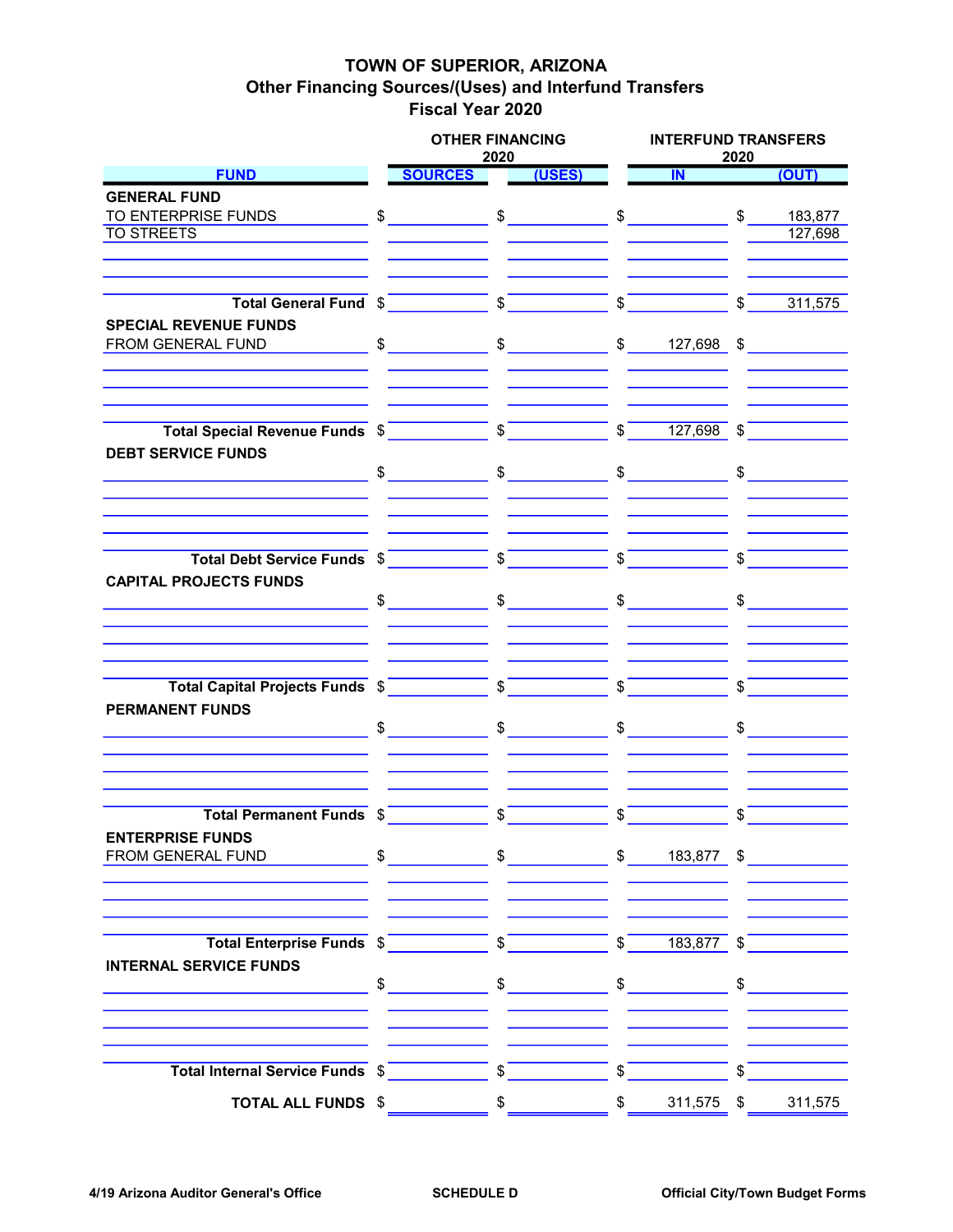#### Expenditures/Expenses by Fund Fiscal Year 2020 TOWN OF SUPERIOR, ARIZONA

|                                                           | <b>ADOPTED</b>       |              | <b>EXPENDITURE/</b>   |                         |                             |     |                      |
|-----------------------------------------------------------|----------------------|--------------|-----------------------|-------------------------|-----------------------------|-----|----------------------|
|                                                           | <b>BUDGETED</b>      |              | <b>EXPENSE</b>        |                         | <b>ACTUAL</b>               |     | <b>BUDGETED</b>      |
|                                                           | <b>EXPENDITURES/</b> |              | <b>ADJUSTMENTS</b>    |                         | <b>EXPENDITURES/</b>        |     | <b>EXPENDITURES/</b> |
|                                                           | <b>EXPENSES</b>      |              | <b>APPROVED</b>       |                         | <b>EXPENSES*</b>            |     | <b>EXPENSES</b>      |
| <b>FUND/DEPARTMENT</b>                                    | 2019                 |              | 2019                  |                         | 2019                        |     | 2020                 |
| <b>GENERAL FUND</b>                                       |                      |              |                       |                         |                             |     |                      |
| TOWN MANAGER                                              | $$102,102 \quad $$   |              |                       |                         | $$85,099$ \$                |     | 105,967              |
| ADMIN / TOWN CLERK                                        | 354,919              |              |                       |                         | 394,628                     |     | 272,185              |
| <b>MAYOR AND COUNCIL</b>                                  | 28,000               |              |                       |                         | 41,109                      |     | 21,500               |
| <b>FINANCE</b>                                            | 60,365               |              |                       |                         | 55,420                      |     | 69,465               |
| TOWN ATTORNEY                                             | 63,000               |              |                       |                         | 63.608                      |     | 63,000               |
| <b>POLICE</b>                                             | 794.061              |              |                       |                         | 725,554                     |     | 816,014              |
| <b>FIRE</b>                                               | 108,999              |              |                       |                         | 110,096                     |     | 122.787              |
| MAGISTRATE                                                | 23,840               |              |                       |                         | 20,973                      |     | 25,115               |
| <b>ENGINEER</b>                                           |                      |              |                       |                         |                             |     | 79,867               |
| <b>PUBLIC WORKS</b>                                       | 161,208              |              |                       |                         | 223,387                     |     | 215,047              |
| <b>SC CONGREGATE</b>                                      | 52.282               |              |                       |                         | 64.770                      |     | 80.775               |
| SC HOME DELIVERED                                         | 62,115               |              |                       |                         | 65,024                      |     | 64,713               |
| <b>SC TRANSPORTATION</b>                                  | 15,382               |              |                       |                         | 13.164                      |     | 15.382               |
| <b>CODE ENFORCEMENT</b>                                   | 49,576               |              |                       |                         | 42,460                      |     | 65,580               |
| <b>SWIMMING POOL</b>                                      | 53,234               |              |                       |                         | 41,988                      |     | 50,146               |
| <b>ECONOMIC DEVELOPMENT</b>                               |                      |              |                       |                         |                             |     | 25,000               |
| PARKS AND RECREATION                                      | 12,500               |              |                       |                         | 9.037                       |     | 29,478               |
| LIBRARY                                                   | 82,234               |              |                       |                         | 76,400                      |     | 80.525               |
| <b>BUILDING RENTALS</b>                                   | 8,000                |              |                       |                         | 6,774                       |     | 8.000                |
| <b>SCHOOL PURCHASE</b>                                    | 4,000                |              |                       |                         |                             |     | 4,000                |
| <b>GENERAL PLAN</b>                                       |                      |              |                       |                         |                             |     | 65,000               |
| CEMETERY                                                  | 19,847               |              |                       |                         | 9,918                       |     | 127,922              |
| CONTINGENCY                                               | 107,559              |              |                       |                         | 8,732                       |     | 27.985               |
|                                                           |                      |              |                       |                         |                             |     |                      |
| Total General Fund \$                                     |                      |              | $2.163.223$ \$        | $\mathbf{s}$            | 2,058,141 \$                |     | 2.435.450            |
| <b>SPECIAL REVENUE FUNDS</b>                              |                      |              |                       |                         |                             |     |                      |
| HURF                                                      | $\sim$<br>406,033 \$ |              |                       |                         | $\frac{1}{2}$<br>252,208 \$ |     | 285,387              |
| EXCISE                                                    | 177,917              |              |                       |                         | 129,972                     |     | 199,832              |
| PINAL REGIONAL TRANSPORTAT                                | 300,000              |              |                       |                         |                             |     | 600,000              |
| <b>EMERGENCY SERVICES</b>                                 | 200,000              |              |                       |                         | 215,234                     |     | 200,000              |
| RCM YOUTH PROGRAM                                         | 7,500                |              |                       |                         |                             |     |                      |
| MULTI-GEN CONTRACT                                        |                      |              |                       |                         |                             |     | 300,000              |
| EIC CONTRACT                                              |                      |              |                       |                         |                             |     | 100.000              |
| PARK CONTRACT                                             |                      |              |                       |                         |                             |     | 200,000              |
| <b>GRANTS</b>                                             | 2,488,440            |              |                       |                         | 208,105                     |     | 2,145,354            |
|                                                           |                      |              |                       |                         |                             |     |                      |
| Total Special Revenue Funds $\sqrt[6]{\frac{3}{579,890}}$ |                      |              |                       |                         | $\sqrt{2}$<br>805,519 \$    |     | 4.030.573            |
|                                                           |                      |              |                       |                         |                             |     |                      |
| <b>DEBT SERVICE FUNDS</b>                                 |                      |              |                       |                         |                             |     |                      |
| SMPC <b>SMPC</b>                                          | $\sim$               | \$           |                       |                         |                             | \$  |                      |
|                                                           |                      |              |                       |                         |                             |     |                      |
|                                                           |                      | $\mathbb{S}$ |                       | \$                      |                             | \$. |                      |
| Total Debt Service Funds \$                               |                      |              |                       |                         |                             |     |                      |
| <b>CAPITAL PROJECTS FUNDS</b>                             |                      |              |                       |                         |                             |     |                      |
| \$<br>Contingency                                         |                      | \$           |                       | \$                      |                             | \$  |                      |
|                                                           |                      |              |                       |                         |                             |     |                      |
|                                                           |                      |              |                       |                         |                             |     |                      |
| Total Capital Projects Funds \$                           |                      |              | $\overline{\text{S}}$ | $\overline{\mathbb{S}}$ |                             | \$. |                      |
| <b>PERMANENT FUNDS</b>                                    |                      |              |                       |                         |                             |     |                      |
| Contingency <b>Contingency</b>                            | $\frac{1}{2}$        |              | $\frac{1}{2}$         |                         | $\frac{1}{2}$               |     | $\sim$               |
|                                                           |                      |              |                       |                         |                             |     |                      |
|                                                           |                      |              |                       |                         |                             |     |                      |
| Total Permanent Funds \$                                  |                      | $\sqrt{s}$   |                       | $\mathbb{S}$            |                             | \$  |                      |
|                                                           |                      |              |                       |                         |                             |     |                      |
| <b>ENTERPRISE FUNDS</b>                                   |                      |              |                       |                         |                             |     |                      |
| <b>REFUSE</b><br>\$                                       | 111,696 \$           |              |                       | \$                      | 142,288 \$                  |     | 32,482               |
| AMBULANCE                                                 | 423,159              |              |                       |                         | 340.369                     |     | 470,334              |
| <b>SEWER</b>                                              | 502,924              |              |                       |                         | 340,641                     |     | 425,621              |
|                                                           |                      |              |                       |                         |                             |     |                      |
| Total Enterprise Funds \$                                 | 1,037,779 \$         |              |                       | \$                      | 823,298 \$                  |     | 928,436              |
| <b>INTERNAL SERVICE FUNDS</b>                             |                      |              |                       |                         |                             |     |                      |
| Contingency _________________                             | $\mathfrak{S}$       | \$           |                       |                         | $\sim$                      | \$  |                      |
|                                                           |                      |              |                       |                         |                             |     |                      |
|                                                           |                      |              |                       |                         |                             |     |                      |
| Total Internal Service Funds \$                           |                      |              |                       |                         |                             |     |                      |
| <b>TOTAL ALL FUNDS \$</b>                                 | 6,780,892 \$         |              |                       | \$                      | 3,686,958 \$                |     | 7,394,459            |

\* Includes actual expenditures/expenses recognized on the modified accrual or accrual basis as of the date the proposed budget was prepared, plus estimated expenditures/expenses for the remainder of the fiscal year.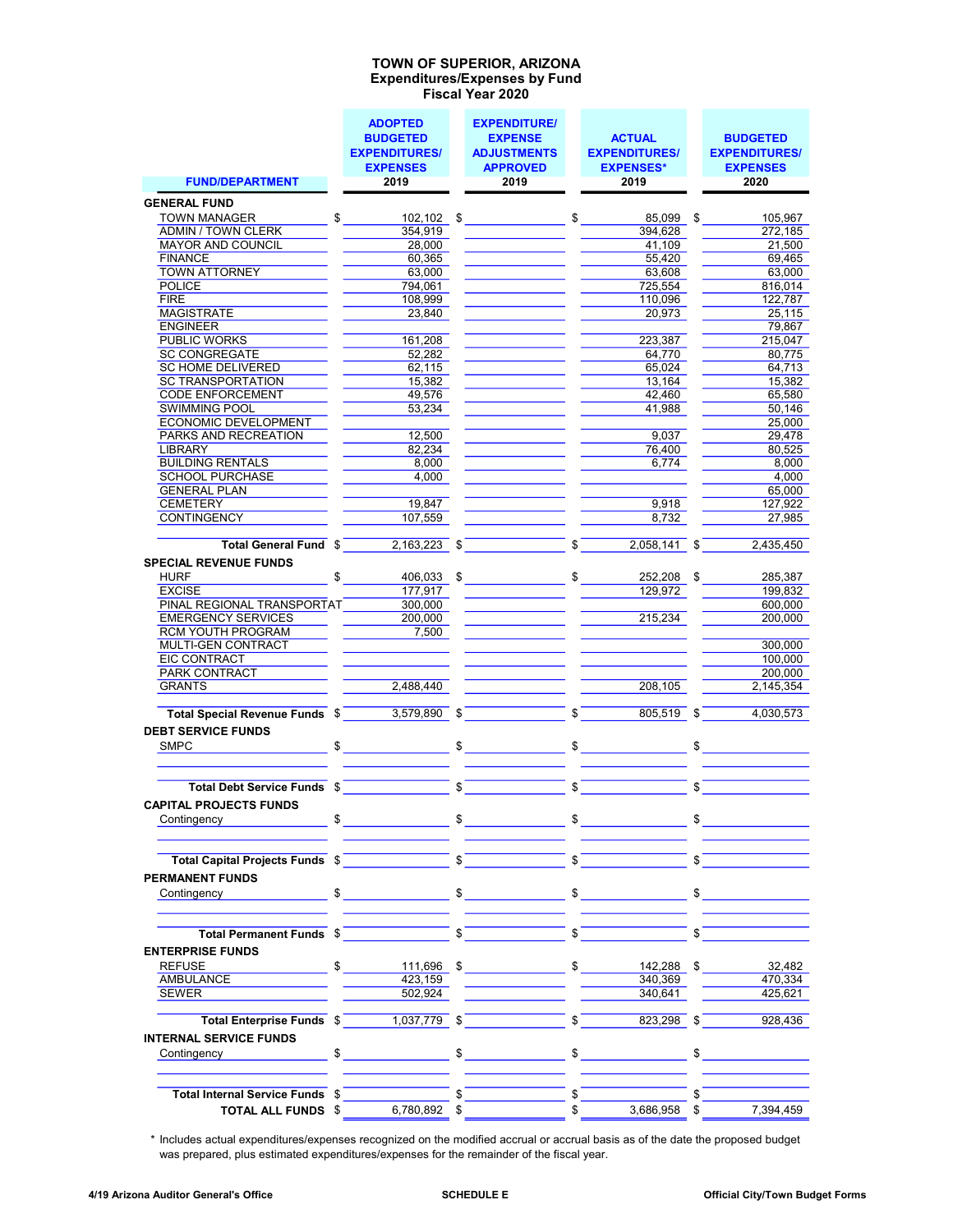### Expenditures/Expenses by Department Fiscal Year 2020 TOWN OF SUPERIOR, ARIZONA

|                                         | <b>ADOPTED</b><br><b>BUDGETED</b><br><b>EXPENDITURES/</b><br><b>EXPENSES</b> |               | <b>EXPENDITURE/</b><br><b>EXPENSE</b><br><b>ADJUSTMENTS</b><br><b>APPROVED</b> |    | <b>ACTUAL</b><br><b>EXPENDITURES/</b><br><b>EXPENSES*</b> |               | <b>BUDGETED</b><br><b>EXPENDITURES/</b><br><b>EXPENSES</b> |
|-----------------------------------------|------------------------------------------------------------------------------|---------------|--------------------------------------------------------------------------------|----|-----------------------------------------------------------|---------------|------------------------------------------------------------|
| <b>DEPARTMENT/FUND</b>                  | 2019                                                                         |               | 2019                                                                           |    | 2019                                                      |               | 2020                                                       |
| City Clerk:                             |                                                                              |               |                                                                                |    |                                                           |               |                                                            |
| <b>General Fund</b>                     | \$                                                                           | \$            |                                                                                | \$ |                                                           | \$            |                                                            |
| List other funds                        |                                                                              |               |                                                                                |    |                                                           |               |                                                            |
|                                         |                                                                              |               |                                                                                |    |                                                           |               |                                                            |
|                                         |                                                                              |               |                                                                                |    |                                                           |               |                                                            |
|                                         |                                                                              |               |                                                                                |    |                                                           |               |                                                            |
|                                         |                                                                              |               |                                                                                |    |                                                           |               |                                                            |
|                                         |                                                                              |               |                                                                                |    |                                                           |               |                                                            |
|                                         |                                                                              |               |                                                                                |    |                                                           |               |                                                            |
|                                         |                                                                              |               |                                                                                |    |                                                           |               |                                                            |
|                                         |                                                                              |               |                                                                                |    |                                                           |               |                                                            |
| Department Total \$                     |                                                                              | \$            |                                                                                | \$ |                                                           | \$            |                                                            |
|                                         |                                                                              |               |                                                                                |    |                                                           |               |                                                            |
| List Department:                        |                                                                              |               |                                                                                |    |                                                           |               |                                                            |
| <b>General Fund</b>                     | \$                                                                           | $\frac{1}{2}$ |                                                                                |    | $$\sim$$                                                  | $\mathsf{\$}$ |                                                            |
| List other funds                        |                                                                              |               |                                                                                |    |                                                           |               |                                                            |
|                                         |                                                                              |               |                                                                                |    |                                                           |               |                                                            |
|                                         |                                                                              |               |                                                                                |    |                                                           |               |                                                            |
|                                         |                                                                              |               |                                                                                |    |                                                           |               |                                                            |
|                                         |                                                                              |               |                                                                                |    |                                                           |               |                                                            |
|                                         |                                                                              |               |                                                                                |    |                                                           |               |                                                            |
|                                         |                                                                              |               |                                                                                |    |                                                           |               |                                                            |
|                                         |                                                                              |               |                                                                                |    |                                                           |               |                                                            |
|                                         |                                                                              |               |                                                                                |    |                                                           |               |                                                            |
|                                         |                                                                              |               |                                                                                |    |                                                           |               |                                                            |
| Department Total \$                     |                                                                              | \$            |                                                                                | \$ |                                                           | \$            |                                                            |
|                                         |                                                                              |               |                                                                                |    |                                                           |               |                                                            |
| List Department:                        |                                                                              |               |                                                                                |    |                                                           |               |                                                            |
| $\bullet$ $\bullet$                     |                                                                              | ¢             |                                                                                | ¢  |                                                           | ¢             |                                                            |
| <b>General Fund</b><br>List other funds |                                                                              |               |                                                                                |    |                                                           |               |                                                            |
|                                         |                                                                              |               |                                                                                |    |                                                           |               |                                                            |
|                                         |                                                                              |               |                                                                                |    |                                                           |               |                                                            |
|                                         |                                                                              |               |                                                                                |    |                                                           |               |                                                            |
|                                         |                                                                              |               |                                                                                |    |                                                           |               |                                                            |
|                                         |                                                                              |               |                                                                                |    |                                                           |               |                                                            |
|                                         |                                                                              |               |                                                                                |    |                                                           |               |                                                            |
|                                         |                                                                              |               |                                                                                |    |                                                           |               |                                                            |
|                                         |                                                                              |               |                                                                                |    |                                                           |               |                                                            |
|                                         |                                                                              |               |                                                                                |    |                                                           |               |                                                            |
|                                         |                                                                              |               |                                                                                |    |                                                           |               |                                                            |
| Department Total \$                     |                                                                              | \$            |                                                                                | \$ |                                                           | \$            |                                                            |

\* Includes actual expenditures/expenses recognized on the modified accrual or accrual basis as of the date the proposed budget was prepared, plus estimated expenditures/expenses for the remainder of the fiscal year.